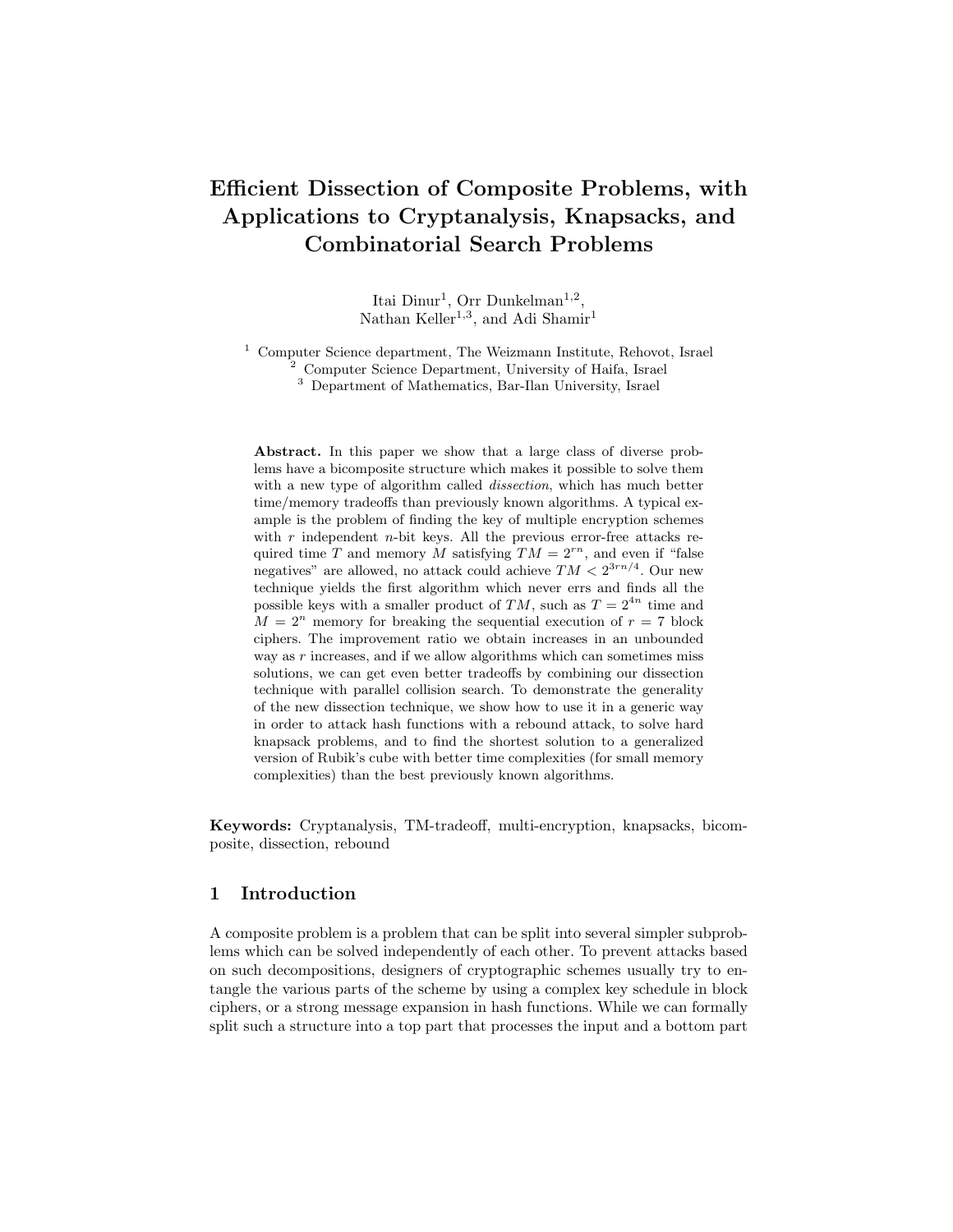that produces the output, we cannot solve these subproblems independently of each other due to their strong interactions.

However, when we deal with higher level constructions which combine multiple primitives as black boxes, we often encounter unrelated keys or independently computed outputs which can provide exploitable decompositions. One of the best examples of such a situation was the surprising discovery by Joux [9] in 2004 that finding collisions in hash functions defined by the parallel execution of several independent iterated hash functions is much easier than previously believed. In this paper we show the dual result that finding the key of a multiple-encryption scheme defined by the *sequential execution* of several independent cryptosystems is also easier than previously believed.

Since we can usually reduce the time complexity of cryptanalytic attacks by increasing their memory complexity, we will be interested in the full tradeoff curve between these two complexities rather than in a single point on it. We will be primarily interested in algorithms which use an exponential combination of  $M = 2^{mn}$  memory and  $T = 2^{tn}$  time for a small constant m and a larger constant  $t$ , when the key size  $n$  grows to infinity. While this setup may sound superficially similar to Hellman's time/memory tradeoff algorithms, it is important to notice that Hellman's preprocessing phase requires time which is equivalent to exhaustive search and memory which is at least the square root of the number of keys, and that in Hellman's online phase the product of time and memory is larger than the number of keys. In our model we do not allow free preprocessing, we can use smaller amounts of memory, and the product of time and memory is strictly smaller than the number of keys.

The type of problems we can solve with our new techniques is characterized by the existence of two orthogonal ways in which we can decompose a given problem into (almost) independent parts. We call such problems bicomposite, and demonstrate this notion by considering the problem of cryptanalyzing the sequential execution of r block ciphers which use independent n-bit keys to process  $n$ -bit plaintexts. In order to make the full  $rn$ -bit key of this scheme unique with a reasonable probability, the cryptanalyst needs  $r$  known plaintext/ciphertext pairs. The full encryption process can thus be described by an  $r \times r$  matrix whose columns corresponds to the processing of the various plaintexts and whose rows correspond to the application of the various block ciphers. The attacker is given the r plaintexts at the top and the r ciphertexts at the bottom, and his goal is to find all the keys with a generic algorithm which does not assume the existence of any weaknesses in the underlying block ciphers. The reason we say that this problem is bicomposite is that the keys are independently chosen and the plaintexts are independently processed, and thus we can partition the execution matrix both horizontally and vertically into independent parts. In particular, if we know certain subsets of keys and certain subsets of intermediate values, we can independently verify their consistency with the given plaintexts or ciphertexts without knowing all the other values in the execution matrix. This should be contrasted with the standard constructions of iterated block ciphers, in which a partial guess of the key and a partial guess of some state bits in the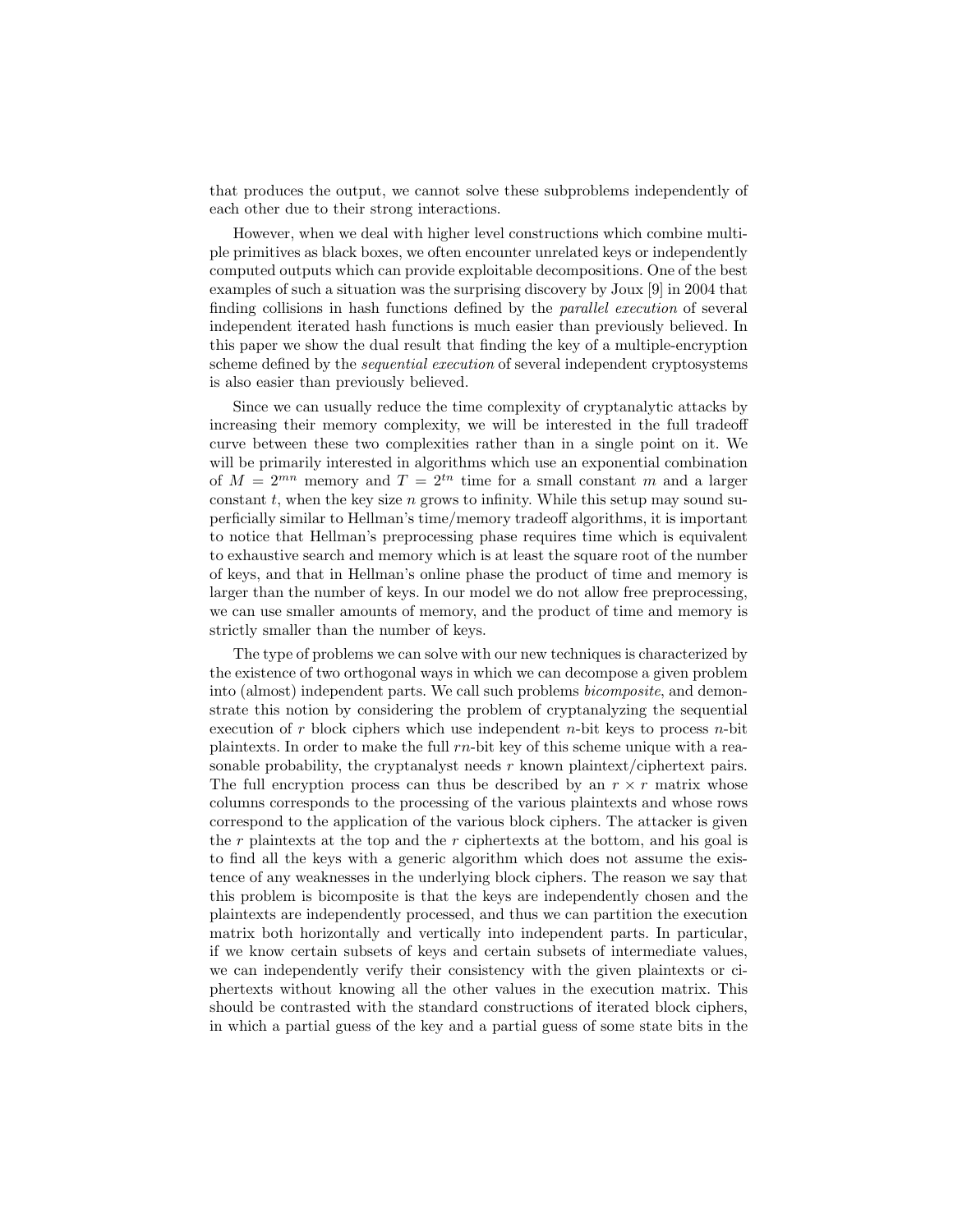middle of the encryption process cannot be independently verified by an efficient computation.

The security of multiple-encryption schemes had been analyzed for more than 30 years, but most of the published papers had dealt with either double or triple encryption (which is widely used as a DES-extension in the banking industry). While the exact security of double and triple encryption are well understood and we can not push their analysis any further, our new techniques show that surprisingly efficient attacks can be applied already when we make the next step and consider quadruple encryption, and that additional improvements can be made when we consider even longer combinations.

Standard meet-in-the-middle (MITM) attacks, which account for the best known results against double and triple encryption, try to split such an execution matrix into a top part and a bottom part with a single horizontal partition line which crosses the whole matrix from left to right. Our new techniques use a more complicated way to split the matrix into independent parts by exploiting its two dimensional structure. Consider, for example, the sequential execution of 7 independent block ciphers. We can find the full 7n-bit key in just  $2^{4n}$  time and  $2^n$ memory by guessing two of the seven internal states after the application of the third block cipher and one of the seven internal states after the application of the fifth block cipher. We call such an irregular way to partition the execution matrix with partial guesses a *dissection*, since it mimics the way a surgeon operates on a patient by using multiple cuts of various lengths at various locations.

Our new techniques make almost no assumptions about the internal structure of the primitive operations, and in particular they can be extended with just a slight loss of efficiency to primitive operations which are one-way functions rather than easily invertible permutations. This makes it possible to find improved attacks on message authentication codes (MACs) which are defined by the sequential execution of several keyed hash functions. Note that standard MITM attacks cannot be applied in this case, since we have to encrypt the inputs and decrypt the outputs in order to compare the results in the middle of the computation.

To demonstrate the generality of our techniques, we show in this paper how to apply them to several types of combinatorial search problems (some of which have nothing to do with cryptography), such as the knapsack problem: Given n generators  $a_1, a_2, \ldots, a_n$  which are n-bit numbers, find a subset that sums modulo  $2^n$  to S. The best known special purpose algorithm for this problem was published at Eurocrypt 2011 by Becker et al. [1], but our generic dissection technique provides better time complexities for small memory complexities. To show the connection between knapsack problems and multiple-encryption, describe the solution of the given knapsack problem as a two dimensional  $r \times r$  execution matrix, in which we partition the generators into r groups of  $n/r$  generators, and partition each number into r blocks of  $n/r$  consecutive bits. Each row in the matrix is defined by adding the appropriate subset of generators from the next group to the accumulated sum computed in the previous row. We start with an initial value of zero, and our problem is to find some execution that leads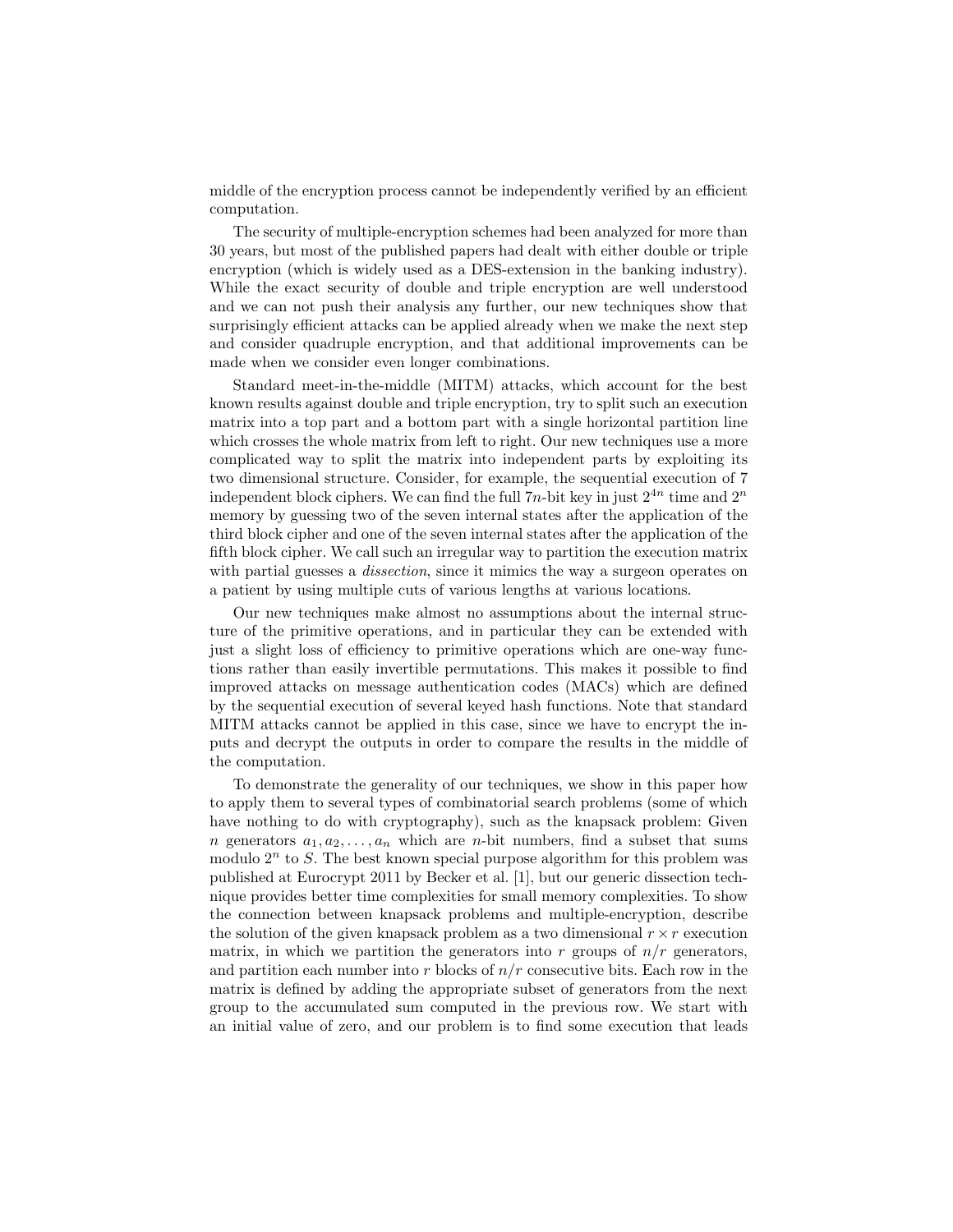to a desired value  $S$  after the last row. This representation is bicomposite since the choices made in the various rows of this matrix are completely independent, and the computations made in the various columns of this matrix are almost independent since the only way they interact with each other is via the addition carries which do not tend to propagate very far into the next block. This makes it possible to guess and operate on partial states, and thus we can apply almost the same dissection technique we used for multiple-encryption schemes. Note that unlike the case of multiple-encryption in which the value of r was specified as part of the given problem, here we can choose any desired value of r independently of the given value of  $n$  in order to optimize the time complexity for any available amount of memory. In particular, by choosing  $r = 7$  we can reduce the best known time complexity for hard knapsacks when we use  $M = 2^{n/7} = 2^{0.1428n}$ memory from  $2^{(\frac{3}{4}-1/7)n} = 2^{0.6071n}$  in [1] to  $2^{4n/7} = 2^{0.5714n}$  with our new algorithm.

The algorithm of Becker et al. [1] crucially depends on the fact that addition is an associative and commutative operation on numbers, and that sets can be partitioned into the union of two subsets in an exponential number of ways. Our algorithms make no such assumptions, and thus they can be applied under a much broader set of circumstances. For example, consider a non-commutative variant of the knapsack problem in which the generators  $a_i$  are permutations over  $\{1, 2, \ldots, k\}$ , and we have to find a product of length  $\ell$  of these generators which is equal to some given permutation  $S$  (a special case of this variant is the problem of finding the fastest way to solve a given state of Rubik's cube [11] by a sequence of face rotations, which was analyzed extensively in the literature). To show that this problem is bicomposite, we have to represent it by an execution matrix with independent rows and columns. Consider an  $\ell \times k$  matrix in which the i-th row represents the action of the i-th permutation in the product, and the j-th column represents the current location of element j from the set. Our goal is to start from the identity permutation at the top, and end with the desired permutation S at the bottom. We can reduce this matrix to size  $r \times r$  for any desired r by bunching together several permutations in the product and several elements from the set. The independence of the rows in this matrix follows from the fact that we can freely choose the next generators to apply to the current state, and the independence of the columns follows from the fact that we can know the new location of each element  $j$  if we know its previous location and which permutation was applied to the state, even when we know nothing about the locations of the other elements in the previous state. This makes it possible to guess partial states at intermediate stages, and thus to apply the same dissection algorithms as in the knapsack problem with the same improved complexities.

We note that generic ideas similar to the basic dissection attacks were used before, in the context of several specific bicomposite problems. These include the algorithms of Schroeppel and Shamir [17] and of Becker et al. [1] which analyzed the knapsack problem, the algorithm of van Oorschot and Wiener [18] which attacked double and triple encryption, and the results of Dinur et al. [3] in the specific case of the block cipher GOST. A common feature of all these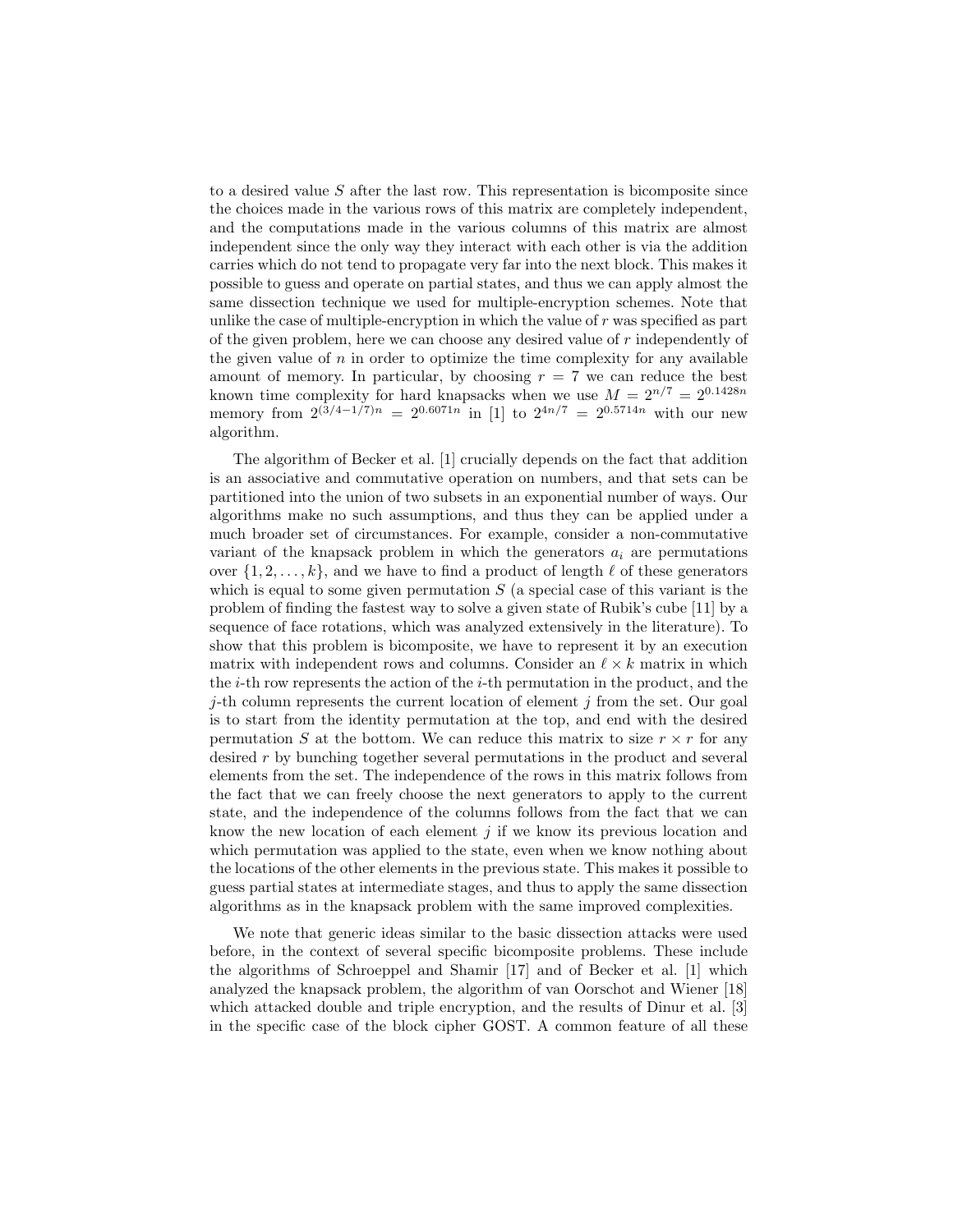algorithms is that none of them could beat the tradeoff curve  $TM = N^{3/4}$ , where N is the total number of keys. The algorithms of  $[3, 17, 18]$  matched this curve only for a single point, and the recent algorithm of Becker et al. [1] managed to match it for a significant portion of the tradeoff curve. Our new dissection algorithms not only allow to beat this curve, but actually allow to obtain the relation  $TM < N^{3/4}$  for any amount of memory in the range  $M \le N^{1/4}$ .

The paper is organized as follows: In Section 3 we introduce the dissection technique and present our best error-free attacks on multiple encryption. In Section 4 we consider the model when "false negatives" are allowed, and show that the dissection algorithms can be combined with the parallel collision algorithm of van Oorschot and Wiener [18] to get an improved time-memory tradeoff curve. Finally, in Section 5 we apply our results to various problems, including knapsacks, rebound attacks on hash functions and search problems in databases.

# 2 Notations and Conventions

In this paper we denote the basic block cipher by  $E$  and assume that it uses  $n$ -bit blocks and  $n$ -bit keys (we can easily deal with other sizes, but it makes the notation cumbersome). We denote by  $E^i$  the encryption process with key  $k_i$ , and denote by  $E^{[1...r]}$  the multiple-encryption scheme which uses r independent keys to encrypt the plaintext  $P$  and produce the ciphertext  $C$  via  $C = E_{k_r}(E_{k_{r-1}}(\cdots E_{k_2}(E_{k_1}(P))\cdots)).$  The intermediate value produced by the encryption of P under  $E^{[1...i]}$  is denoted by  $X^i$ , and the decryption process of  $E^{[1...r]}$  is denoted by  $D^{[1...r]}$  (which applies the keys in the reverse order). To attack  $E^{[1...r]}$ , we are usually given r plaintext/ciphertext pairs, which are expected to make the key unique (at intermediate stages, we may be given fewer than  $j - i + 1$  plaintext/ciphertext pairs for  $E^{[i...j]}$ , and then we are expected to produce all the compatible keys). In all our exponential complexity estimates, we consider expected rather than maximal possible values (under standard randomness assumptions, they differ by no more than a logarithmic factor), and ignore multiplicative polynomial factors in  $n$  and  $r$ .

# 3 Dissecting the Multiple-Encryption Problem

In this section we develop our basic dissection algorithms that allow to solve efficiently the problem of multiple encryption. Given r-encryption with  $r$  independent keys, r n-bit plaintext/ciphertext pairs and  $2^{mn}$  memory cells, the algorithms find all possible values of the keys which comply with the plaintext/ciphertext pairs, or prove that there are no such keys. The algorithms are deterministic, in the sense that they do not need random bits and they always succeed since they implicitly scan all possible solutions.

Here, we treat the case of general r and  $m = 1$ . The generalization of the algorithms to other integer values of  $m$  is given in the extended version of this paper  $[4]$ . The algorithms can be extended also to fractional values of m and to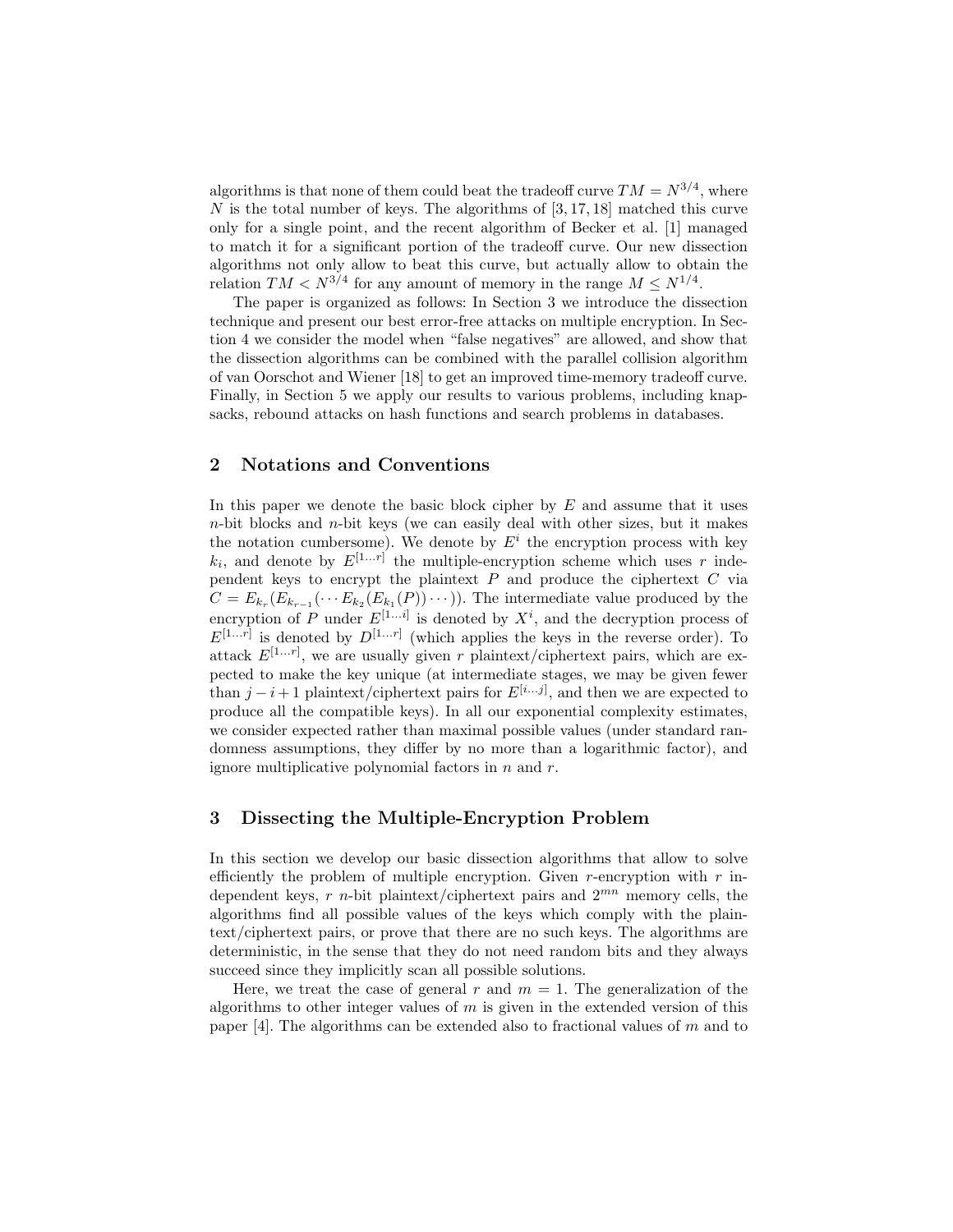compositions of one-way functions, which appear in the context of layered Message Authentication Codes, such as NMAC  $[2].<sup>1</sup>$  The first non-integer extension is presented in the full version of the paper, whereas the extension to one-way functions is presented in the extended version of this paper [4].

#### 3.1 Previous Work — The Meet in the Middle Attack

The trivial algorithm for recovering the key of r-encryption is exhaustive search over the  $2^{rn}$  possible key values, whose time complexity is  $2^{rn}$ , and whose memory requirement is negligible. In general, with no additional assumptions on the algorithm and on the subkeys, this is the best possible algorithm.

In [14] Merkle and Hellman observed that if the keys used in the encryption are independent, an adversary can trade time and memory complexities, using a meet in the middle approach. In this attack, the adversary chooses a value  $u$ ,  $1 \le u \le |r/2|$ , and for each possible combination of the first u keys  $(k_1, k_2, \ldots k_u)$ she computes the vector  $(X_1^u, X_2^u, \ldots, X_r^u) = E^{[1...u]}(P_1, P_2, \ldots, P_r)$  and stores it in a table (along with the respective key candidate). Then, for each value of the last  $r - u$  keys, the adversary computes the vector  $D^{[u+1...r]}(C_1, C_2, \ldots, C_r)$  and checks whether the value appears in the table (each such collision suggests a key candidate  $(k_1, \ldots, k_r)$ . The right key is necessarily suggested by this approach, and in cases when other keys are suggested, additional plaintext/ciphertext pairs can be used to sieve the wrong key candidates.

The time complexity of this algorithm is  $T = 2^{(r-u)n}$ , whereas its memory complexity is  $M = 2^{un}$ . Hence, the algorithm allows to achieve the tradeoff curve  $TM = 2^{rn}$  for any values T, M such that  $M \leq 2^{\lfloor r/2 \rfloor n}$ .<sup>2</sup> Note that the algorithm can be applied also if the number of available plaintext/ciphertext pairs is  $r' < r$ . In such case, it outputs all the possible key candidates, whose expected number is  $2^{(r-r'n)}$  (since the plaintext/ciphertext pairs yield an r'n-bit condition on the  $2^{rn}$  possible keys).

The meet in the middle attack, designed for breaking double-encryption, is still the best known generic attack on double encryption schemes. It is also the best known attack for triple encryption upto logarithmic factors, $3$  which was studied very extensively due to its relevance to the former de-facto encryption standard Triple-DES.

<sup>&</sup>lt;sup>1</sup> Given a keyed hash-function  $F$ , and a key  $k = (k_1, k_2)$ , the MAC function  $NMAC(x)$ which works on inputs x of arbitrary length, is defined as  $NMAC_k(x) = F_{k_1}(F_{k_2}(x))$ .

<sup>&</sup>lt;sup>2</sup> We note that the algorithm, as described above, works only for  $u \in \mathbb{N}$ . However, it can be easily adapted to non-integer values of  $u \leq \lfloor r/2 \rfloor$ , preserving the tradeoff curve  $TM = 2^{rn}$ .

<sup>&</sup>lt;sup>3</sup> We note that a logarithmic time complexity improvement can be achieved in these settings as suggested by Lucks [12]. The improvement relies on the variance in the number of keys encrypting a given plaintext to a given ciphertext. This logarithmic gain in time complexity comes hand in hand with an exponential increase in the data complexity (a factor 8 gain in the time complexity when attacking triple-DES increases the data from 3 plaintext-ciphertext pairs to  $2^{45}$  such pairs).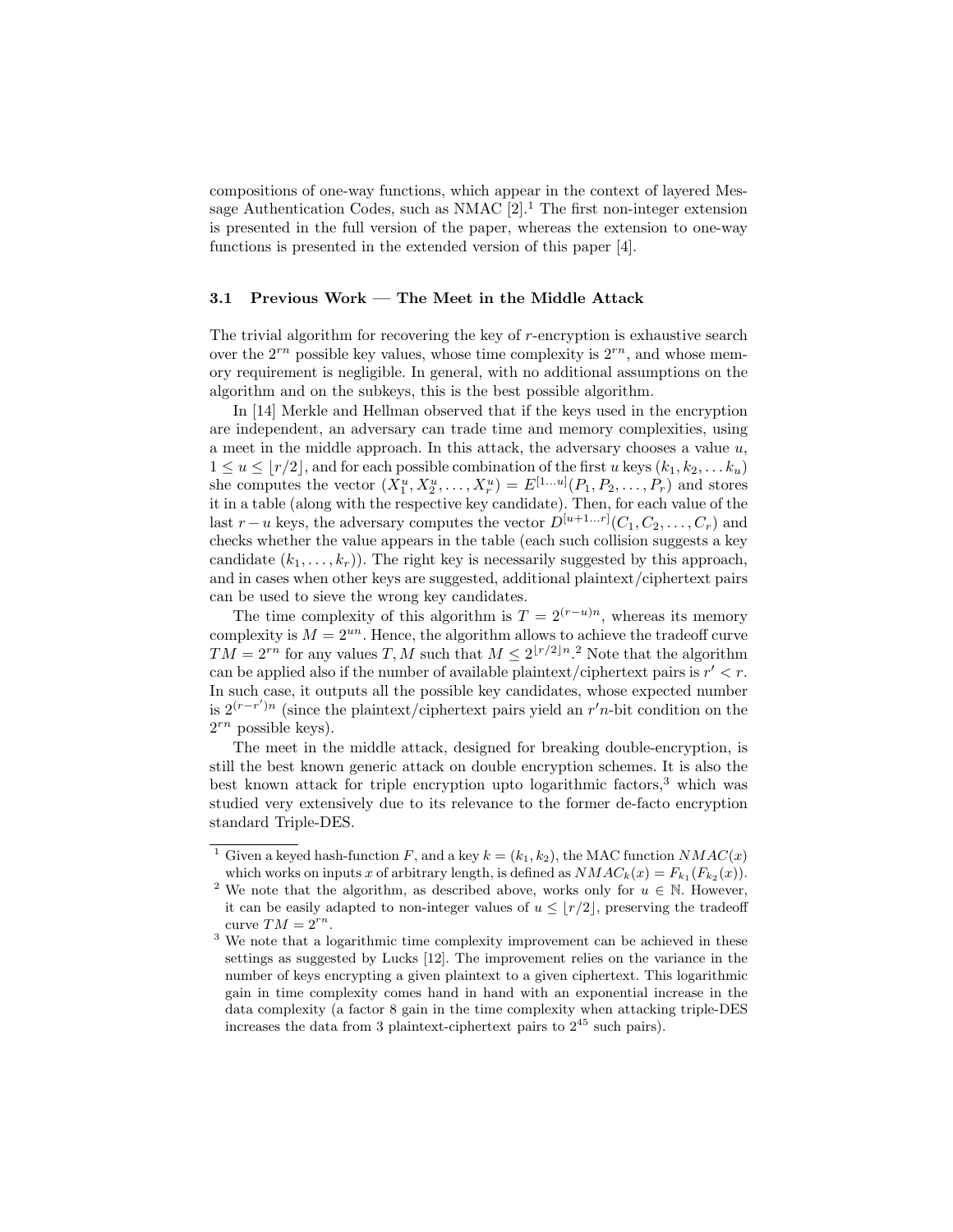#### 3.2 The Basic Dissection Algorithm: Attacking 4-Encryption

In the followings we show that for  $r \geq 4$ , the basic meet in the middle algorithm can be outperformed significantly, using a dissection technique. For the basic case  $r = 4$ , considered in this section, our algorithm runs in time  $T = 2^{2n}$  with memory  $2^n$ , thus allowing to reach  $TM = 2^{3n}$ , which is significantly better than the  $TM = 2^{4n}$  curve suggested by the meet-in-the-middle attack.

The main idea behind the algorithm is to dissect the 4-encryption into two 2-encryption schemes, and to apply the meet in the middle attack to each of them separately. The partition is achieved by enumerating parts of the internal state at the dissection point. The basic algorithm, which we call  $Dissect_2(4, 1)$ for reasons which will become apparent later, is as follows:

- 1. Given four known plaintexts  $(P_1, P_2, P_3, P_4)$  and their corresponding ciphertexts  $(C_1, C_2, C_3, C_4)$ , for each candidate value of  $X_1^2 = E_{k_2}(E_{k_1}(P_1))$ :
- 2. (a) Run the standard meet in the middle attack on 2-round encryption with  $(P_1, X_1^2)$  as a single plaintext-ciphertext pair. For each of the  $2^n$  values of  $(k_1, k_2)$  output by the attack, partially encrypt  $P_2$  using  $(k_1, k_2)$ , and store in a table the corresponding values of  $X_2^2$ , along with the values of  $(k_1, k_2)$ .
	- (b) Run the standard meet in the middle attack on 2-round encryption with  $(X_1^2, C_1)$  as a single plaintext-ciphertext pair. For each of the  $2^n$  values of  $(k_3, k_4)$ , partially decrypt  $C_2$  using  $(k_3, k_4)$  and check whether the suggested value for  $X_2^2$  appears in the table. If so, check whether the key  $(k_1, k_2, k_3, k_4)$  suggested by the table and the current  $(k_3, k_4)$  candidate encrypts  $P_3$  and  $P_4$  into  $C_3$  and  $C_4$ , respectively.

It is easy to see that once the right value for  $X_1^2$  is considered, the right values of  $(k_1, k_2)$  are found in Step 2(a) and the right values of  $(k_3, k_4)$  are found in Step 2(b), and thus, the right value of the key is necessarily found. The time complexity of the algorithm is  $2^{2n}$ . Indeed, Steps 2(a) and 2(b) are called  $2^{n}$ times (for each value of  $X_1^2$ ), and each of them runs the basic meet in the middle attack on 2-encryption in expected time and memory of  $2<sup>n</sup>$ . The number of expected collisions in the table of  $X_2^2$  is  $2^n$ . Thus, the expected time complexity of the attack<sup>4</sup> is  $2^n \cdot 2^n = 2^{2n}$ .

The memory consumption of the 2-encryption meet in the middle steps is expected to be about  $2^n$ . The size of the table "passed" between Steps  $2(a)$  and  $2(b)$  is also  $2^n$ , since each meet in the middle step is expected to output  $2^n$  key candidates. Hence, the expected memory complexity of the entire algorithm is  $2^n$ .

#### 3.3 Natural Extensions of the Basic Dissection Algorithm

We now consider the case  $(r > 4, m = 1)$  and show that natural extensions of the  $Dissect_2(4, 1)$  algorithm presented above, allow to increase the gain over the standard meet in the middle attack significantly for larger values of r.

<sup>&</sup>lt;sup>4</sup> We remind the reader that we disregard factors which are polynomial in n and r.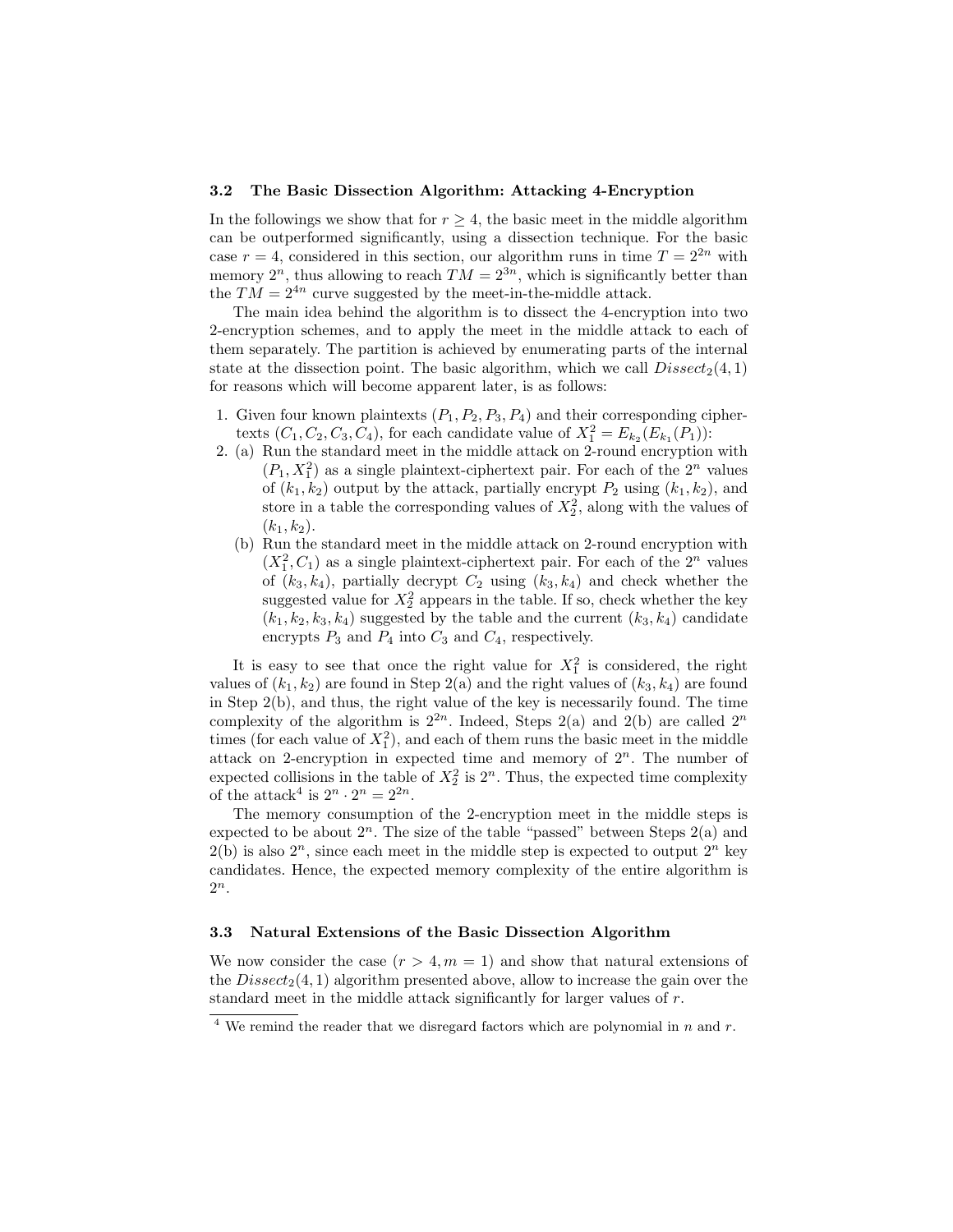It is clear that any algorithm for  $r'$ -encryption can be extended to attack r-encryption for any  $r > r'$ , by trying all possible  $r - r'$  keys  $(k_{r'+1}, \ldots, k_r)$ , and applying the basic algorithm to the remaining  $E^{[1...r']}$ . The time complexity is increased by a multiplicative factor of  $2^{(r-r')n}$ , and hence, the ratio  $2^{rn}/TM$  is preserved. This leads to the following natural definition.

**Definition 1.** Given an algorithm A for r-encryption whose time and memory complexities are T and M, respectively, we define  $Gain(A) = log(2^{rn}/TM)/n =$  $r - \log(TM)/n$ . The maximal gain amongst all deterministic algorithms for rencryption which use  $2^{mn}$  memory, is denoted by  $Gain_D(r, m)$ .

By the trivial argument above,  $Gain_D(r, 1)$  is monotone non-decreasing with r. The Dissect<sub>2</sub>(4, 1) algorithm shows that  $Gain_D(r, 1) \ge 1$  for  $r = 4$ , and hence, for all  $r \geq 4$ . Below we suggest two natural extensions, which allow to increase the gain up to  $\sqrt{r}$ .

The LogLayer Algorithm: The first extension of the  $Dissect_2(4, 1)$  is the recursive  $LogLayer_r$  algorithm, applicable when r is a power of 2, which tries all the possible  $X_1^{2i}$  for  $i = 1, 2, ..., r/2 - 1$  and runs simple meet in the middle attacks on each subcipher  $E^{[2i+1...2i+2]}$  separately. As each such attack returns  $2^n$ candidate keys (which can be stored in memory of  $(r/2) \cdot 2^n$ ), the algorithm then groups 4 encryptions together, enumerates the values  $X_2^{4i}$  for  $i = 1, 2, ..., r/4-1$ , and runs meet in the middle attacks on each subcipher  $E^{[4i+1...4i+4]}$  separately (taking into account that there are only  $2^n$  possibilities for the keys  $(k_{4i+1}, k_{4i+2})$ ) and  $2^n$  possibilities for the keys  $(k_{4i+3}, k_{4i+4})$ . The algorithm continues recursively (with  $\log r$  layers in total), until a single key candidate is found.

The memory complexity of  $LogLayer_r$  is  $2^n$  (as we need to store a number linear in r of lists of  $2^n$  keys each). As in the j-th layer of the attack,  $(r/2^j) - 1$ intermediate values are enumerated, and as each basic meet in the middle attack has time complexity of  $2^n$ , the overall time complexity of the attack is

$$
\prod_{j=1}^{\log r} 2^{n((r/2^j)-1)} \cdot 2^n = 2^{n(r-\log r)}.
$$

The gain is thus  $Gain(LogLayer_r) = log r - 1$ , which shows that  $Gain_D(r, 1) \ge$  $\lfloor \log r \rfloor - 1.$ 

The  $Square<sub>r</sub>$  Algorithm: This logarithmic gain of LogLayer can be significantly outperformed by the  $Square_r$  algorithm, applicable when  $r = (r')^2$  is a perfect square. The  $Square<sub>r</sub>$  algorithm starts by trying all the possible values of  $r' - 1$  intermediate values every r' rounds, a total of  $(r' - 1)^2$  intermediate encryption values. Namely, the algorithm starts by enumerating all  $X_1^{r'}, X_2^{r'}, \ldots$ ,  $X^{r'}_{r'-1}, X^{2r'}_1, X^{2r'}_2, \ldots, X^{2r'}_{r'-1}, \ldots, X^{r'(r'-1)}_1, X^{r'(r'-1)}_2, \ldots, X^{r'(r'-1)}_{r'-1}$  $\frac{r}{r'-1}$ . Given these values, the adversary can attack each of the r'-encryptions (e.g.,  $E^{[1...r']}$ ), separately, and obtain  $2^n$  "solutions" on average. Then, the adversary can treat each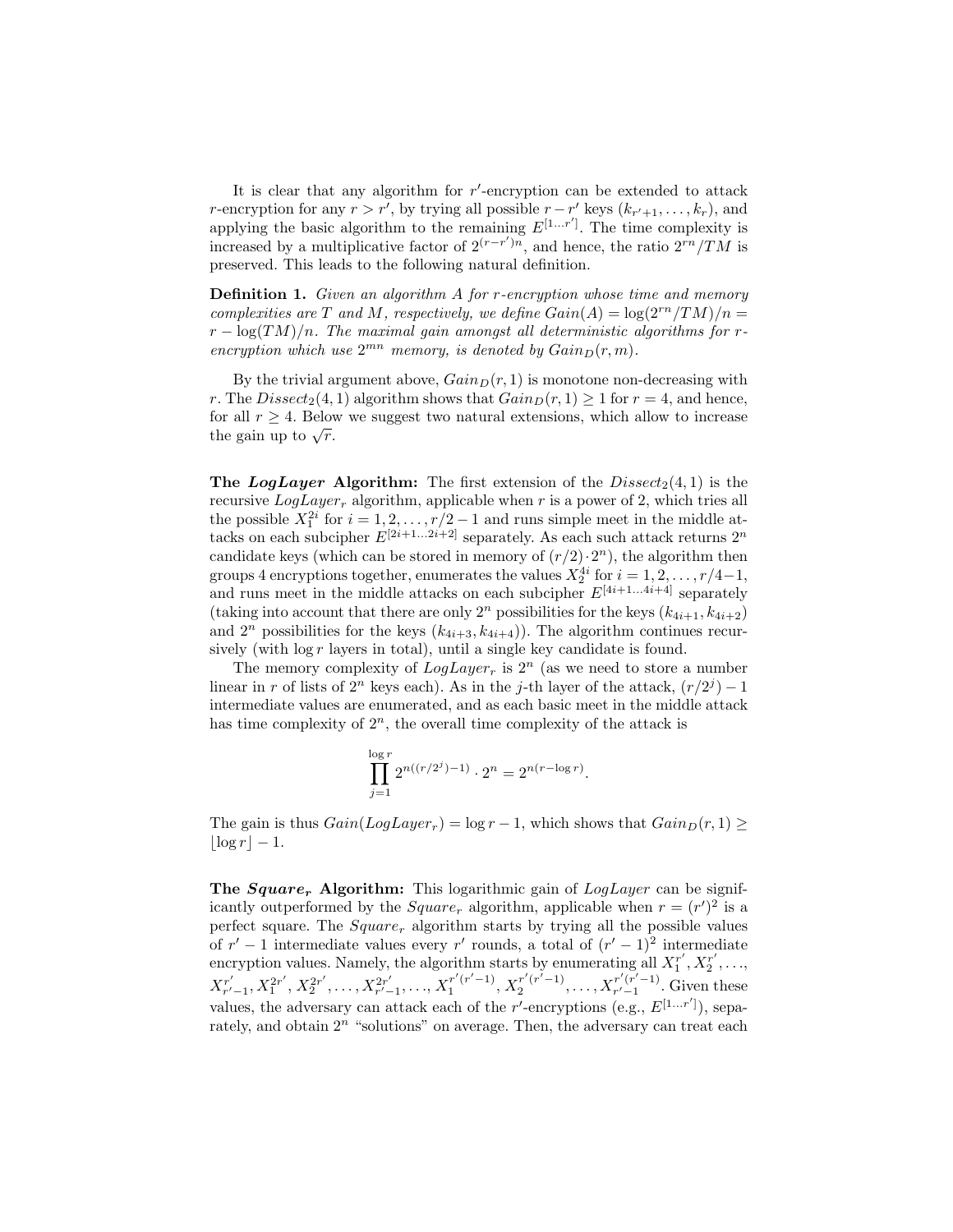$r'$ -round encryption as a single encryption with  $2<sup>n</sup>$  possible keys, and apply an  $r'$ -encryption attack to recover the key.

The time complexity of  $Square<sub>r</sub>$  is equivalent to repeating  $2^{(r'-1)(r'-1)n}$  times a sequence of  $r' + 1$  attacks on  $r'$ -encryption. Hence, the time complexity is at most  $2^{[(r'-1)(r'-1)+(r'-1)]\cdot n}$ , and the memory complexity is kept at  $2^n$ . Therefore, First  $Z^{\kappa}$   $\qquad \qquad$   $\qquad$ , and the memory complexity is kept at 2.<br>  $Gain(Square_r) \geq \sqrt{r} - 1$ , which shows that  $Gain_D(r, 1) \geq \lfloor \sqrt{r} \rfloor - 1$ .

Obviously, improving the time complexity of attacking  $r'$ -encryption with  $2^n$ memory reduces the time complexity of  $Square<sub>r</sub>$  as well. However, as the best known attacks of this kind yields a gain of  $O(\sqrt{r'}) = O(r^{1/4})$ , the addition to the overall gain of  $Square<sub>r</sub>$  is negligible.

#### 3.4 Asymmetric Dissections: 7-Encryption and Beyond

A common feature shared by the  $LogLayer_r$  and the  $Square_r$  algorithms is their symmetry. In both algorithms, every dissection partitions the composition into parts of the same size. In this section we show that a better gain can be achieved by an asymmetric dissection, and present the optimal dissection algorithms of this type for  $m = 1$  and any number r of encryptions.

We observe that the basic dissection attack is asymmetric in its nature. Indeed, after the two separate meet in the middle attacks are performed, the suggestions from the upper part are stored in a table, while the suggestions from the lower part are checked against the table values. As a result, the number of suggestions in the upper part is bounded from above by the size of the memory (which is now assumed to be  $2^n$  and kept in sorted order), while the number of suggestions from the lower part can be arbitrarily large and generated on the fly in an arbitrary order. This suggests that an asymmetric dissection in which the lower part is bigger than the upper part, may result in a better algorithm. This is indeed the case, as illustrated by the following  $Dissect_3(7, 1)$  algorithm:

- 1. Given 7 plaintext-ciphertext pairs  $(P_1, C_1), (P_2, C_2), \ldots (P_7, C_7)$ , for each possible value of  $X_1^3, X_2^3$ , perform:
	- (a) Apply the basic MITM algorithm to  $E^{[1...3]}$  with  $(P_1, X_1^3)$  and  $(P_2, X_2^3)$ as the plaintext/ciphertext pairs, and obtain  $2^n$  candidates for the keys  $(k_1, k_2, k_3)$ . For each such candidate, partially encrypt the rest of the plaintexts using  $(k_1, k_2, k_3)$  and store the values  $(X_4^3, \ldots, X_7^3)$  in a table, along with the corresponding key candidate  $(k_1, k_2, k_3)$ .
	- (b) Apply  $Dissect_2(4,1)$  to  $E^{[4...7]}$  with  $(X_1^3, C_1)$  and  $(X_2^3, C_2)$  as the plaintext/ciphertext pairs. Note that since only two pairs are given, algorithm Dissect<sub>2</sub>(4, 1) produces  $2^{2n}$  possible values of the keys  $(k_4, k_5, k_6, k_7)$ . However, these values are produced sequentially, and can be checked onthe-fly by partially decrypting  $C_4, C_5, C_6, C_7$ , and checking whether the corresponding vector  $(X_4^3, \ldots, X_7^3)$  appears in the table.

The memory complexity of the algorithm is  $2<sup>n</sup>$ , as both the basic meet in the middle attack on triple encryption and the algorithm  $Dissect_2(4, 1)$  require  $2^n$ memory, and the size of the table "passed" between Steps 2(a) and 2(b) is also  $2^n$ .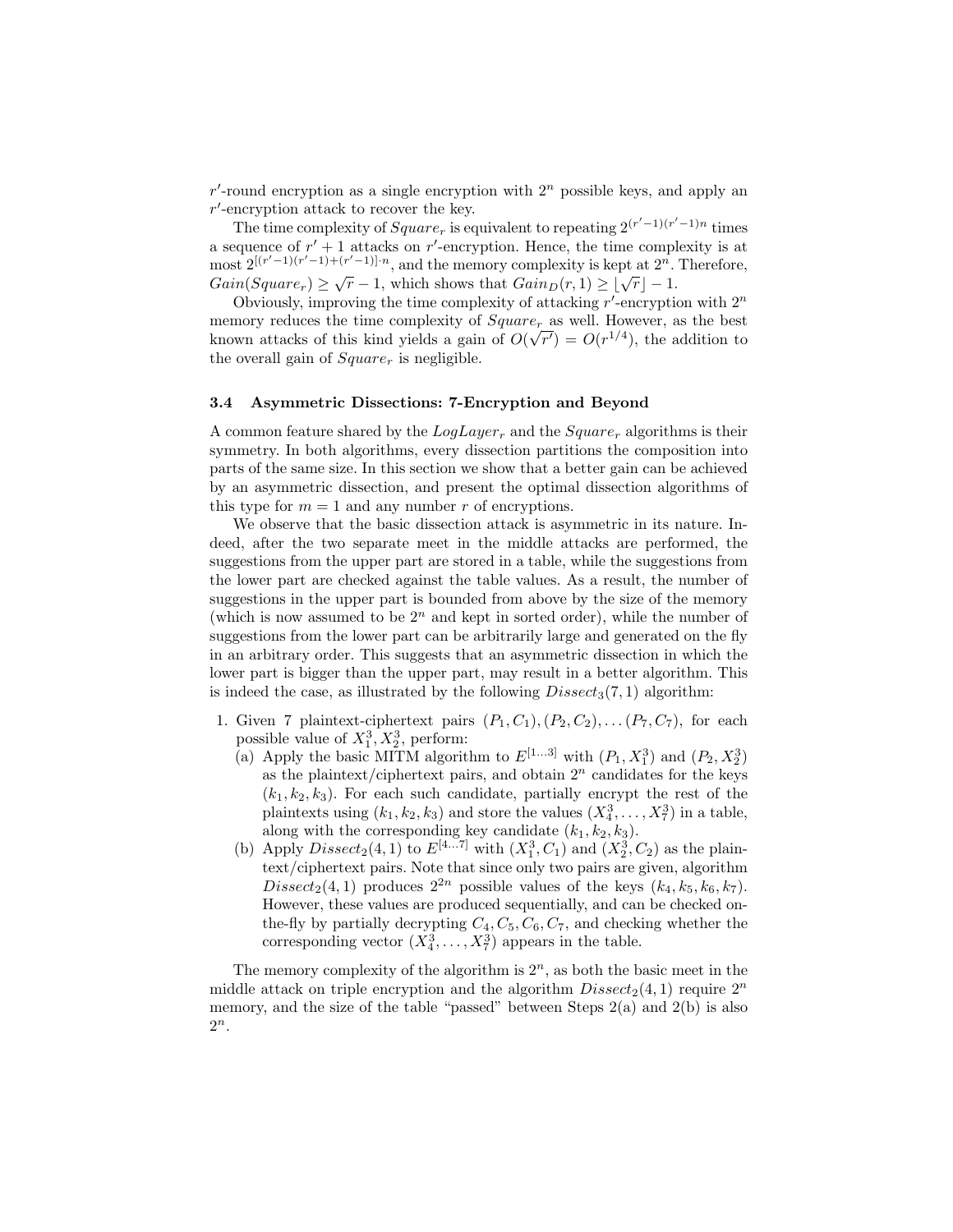The time complexity is  $2^{4n}$ . Indeed, two *n*-bit values are enumerated in the middle, both the basic meet in the middle attack on triple encryption and the algorithm  $Dissect_2(4, 1)$  require  $2^{2n}$  time, and the remaining  $2^{2n}$  possible values of  $(k_4, k_5, k_6, k_7)$  are checked instantly. This leads to time complexity of  $2^{2n} \cdot 2^{2n} =$  $2^{4n}$ .

This shows that  $Gain(Dissect_3(7, 1)) = 2$ , which is clearly better than the algorithms  $LogLayer_r$  and  $Square_r$ , which reach gain of 2 for the first time only at  $r = 8$  and at  $r = 9$ , respectively.

Furthermore, the algorithm  $Dissect_3(7, 1)$  can be extended recursively to larger values of  $r$ , to yield better asymptotic for the gain function. Given the algorithm  $Dissect_j(r', 1)$  such that  $Gain(Dissect_j(r', 1)) = \ell - 1$ , we define the algorithm  $Dissect_{NEXT}^1 = Dissect_{\ell+1}(r'+\ell+1,1)$  for r-encryption, where  $r = r' + \ell + 1$ , as follows:

- 1. Given r plaintext-ciphertext pairs  $(P_1, C_1), (P_2, C_2), \ldots (P_r, C_r)$ , for each possible value of  $X_1^{\ell+1}, \ldots, X_\ell^{\ell+1}$ , perform:
	- (a) Apply the basic MITM attack to  $E^{[1... \ell+1]}$  with  $(P_1, X_1^{\ell+1}), \ldots, (P_\ell, X_\ell^{\ell+1})$ as the plaintext/ciphertext pairs, and obtain  $2<sup>n</sup>$  candidates for the keys  $(k_1, \ldots, k_{\ell+1})$ . For each such candidate, partially encrypt the rest of the plaintexts using  $(k_1, \ldots, k_{\ell+1})$  and store the values  $(X_{\ell+1}^{\ell+1}, \ldots, X_r^{\ell+1})$  in a table, along with the corresponding key candidate  $(k_1, \ldots, k_{\ell+1})$ .
	- (b) Apply  $Dissect_j(r', 1)$  to  $E^{[\ell+2...r]}$  with  $(X_1^{\ell+1}, C_1), ..., (X_{\ell}^{\ell+1}, C_{\ell})$  as the plaintext/ciphertext pairs. Check each of the  $2^{(r'-\ell)n}$  suggestions for the keys  $(k_{\ell+2}, \ldots, k_r)$  on-the-fly by partially decrypting  $C_{\ell+1}, \ldots, C_r$ , and checking whether the corresponding vector  $(X_{\ell+1}^{\ell+1},...,X_{r}^{\ell+1})$  appears in the table.

An exactly similar argument as the one used for  $Dissect_3(7, 1)$  shows that the time and memory complexities of  $Dissect_{\ell+1}(r)$  are  $2^{r'n}$  and  $2^n$ , respectively, which implies that  $Gain(Dissect_{\ell+1}(r)) = \ell$ . In fact,  $Dissect_3(7, 1)$  can be obtained from  $Dissect_2(4, 1)$  by the recursive construction just described.

The recursion leads to a sequence of asymmetric dissection attacks with memory  $M = 2^n$ , such that the gain increases by 1 with each step of the sequence. If we denote the number  $r$  of "rounds" in the  $\ell$ 's element of the sequence (i.e., the element for which the gain equals to  $\ell$ ) by  $r_{\ell}$ , then by the construction, the sequence satisfies the recursion

$$
r_{\ell}=r_{\ell-1}+\ell+1,
$$

which (together with  $r_2 = 4$  which follows from  $Dissect_2(4, 1)$ ) leads to the formula:

$$
r_{\ell} = \frac{\ell(\ell+1)}{2} + 1.
$$

The asymptotic gain of this sequence is obtained by representing  $\ell$  as a function The asymptotic gain of this sequence is obtained by representing  $\ell$  as a function of r, and is equal to  $(\sqrt{8r-7}-1)/2 \approx \sqrt{2r}$ , which is bigger than the  $\sqrt{r}$  gain of the  $Square<sub>r</sub>$  algorithm.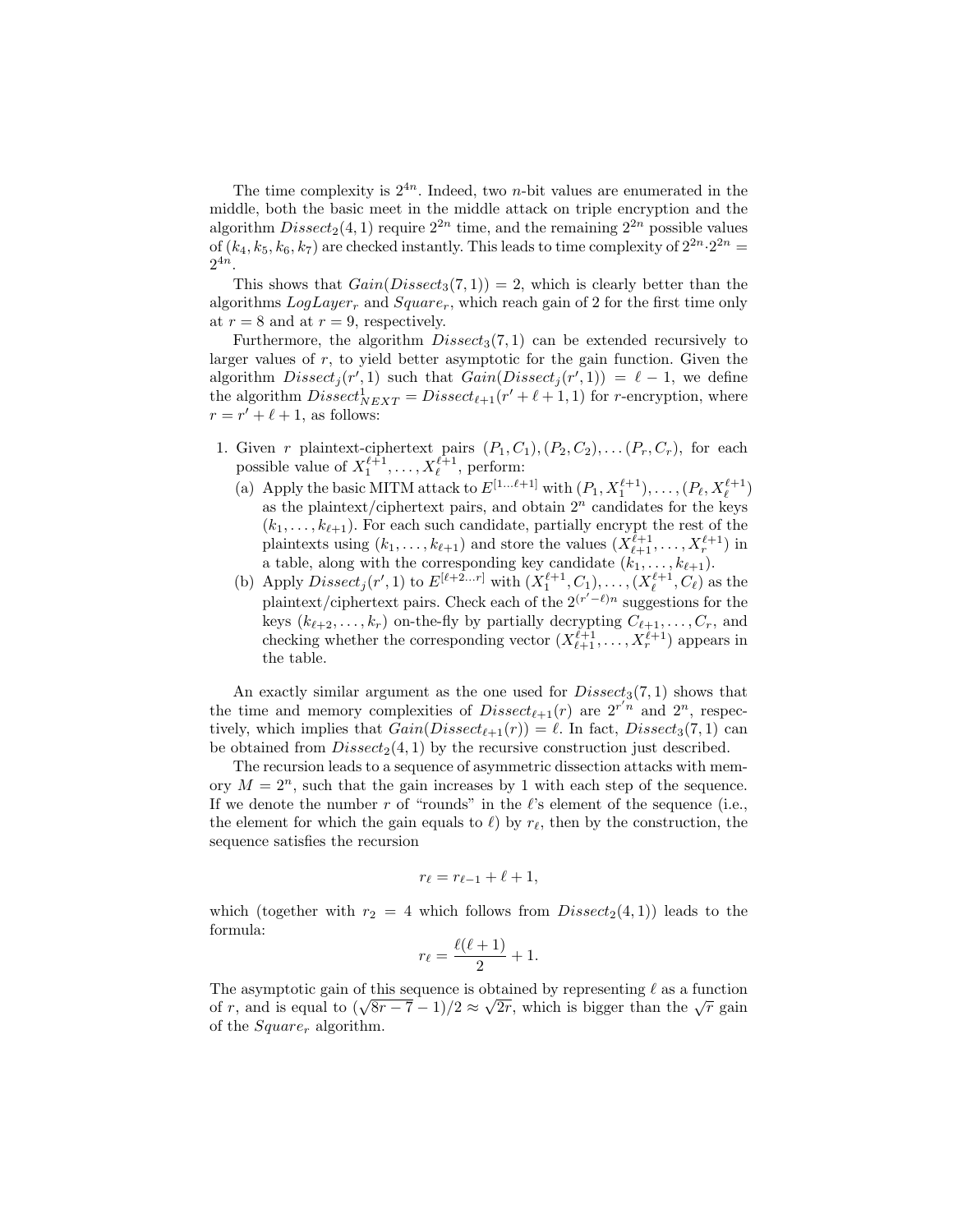A thorough analysis, presented in the extended version of this paper [4], shows that the algorithms obtained by the recursive sequence described above are the optimal amongst all dissection algorithms that split the r rounds into two (not necessarily equal) parts, and attacks each part recursively, using an optimal dissection algorithm.

We conclude that as far as only dissection attacks are concerned, the "magic sequence" of the minimal numbers of rounds for which the gains are  $\ell = 0, 1, 2, \ldots$ is:

 $Magic_1 = \{1, 2, 4, 7, 11, 16, 22, 29, 37, 46, 56, \ldots\}.$ 

This "magic sequence" will appear several more times in the sequel.

## 4 Parallel Collision Search via Dissection

In Section 3, we considered the scenario of deterministic algorithms which never err for r-encryption, that is, algorithms which find all the possible values of the keys which comply with the plaintext/ciphertext pairs, or prove that there are no such keys. In this scenario, the best previously known generic attack is the meet in the middle attack, which obtains the tradeoff curve  $TM = 2^{rn}$ , where T and M are the time and memory complexities of the algorithm, respectively. In this model, we presented several dissection algorithms which allow to achieve the curve  $TM = 2^{(r-\sqrt{2r})n}$ .

In this section, we consider the scenario in which non-deterministic algorithms, which find the right keys with some probability  $p < 1$ , are allowed. In this case, an improved tradeoff curve of  $T^2M = 2^{(3/2)rn}$  can be obtained by the parallel collision search algorithm of van Oorschot and Wiener [18]. We now show how to combine the dissection algorithms presented in Section 3 with the parallel collision search algorithm to obtain an even better tradeoff curve with a multiplicative gain of  $2^{(\sqrt{2r}/8)n}$  over the curve of [18].

#### 4.1 Brief Description of the Parallel Collision Search Algorithm

- We start with a very brief description of the PCS algorithm suggested in [18]. The algorithm consists of two steps:
- 1. Find partial collisions, which are key suggestions which comply with half of the plaintext/ciphertext pairs.
- 2. For each partial collision, check whether it complies with the second half of the plaintext/ciphertext pairs.

The first step is performed by constructing two step functions:<sup>5</sup>

$$
F^{upper} : (k_1, \ldots, k_{r/2}) \mapsto (X_1^{r/2}, \ldots, X_{r/2}^{r/2})
$$
 and  

$$
F^{lower} : (k_{r/2+1}, \ldots, k_r) \mapsto (X_1^{r/2}, \ldots, X_{r/2}^{r/2}),
$$

<sup>&</sup>lt;sup>5</sup> The idea of constructing two step functions was first proposed in [8].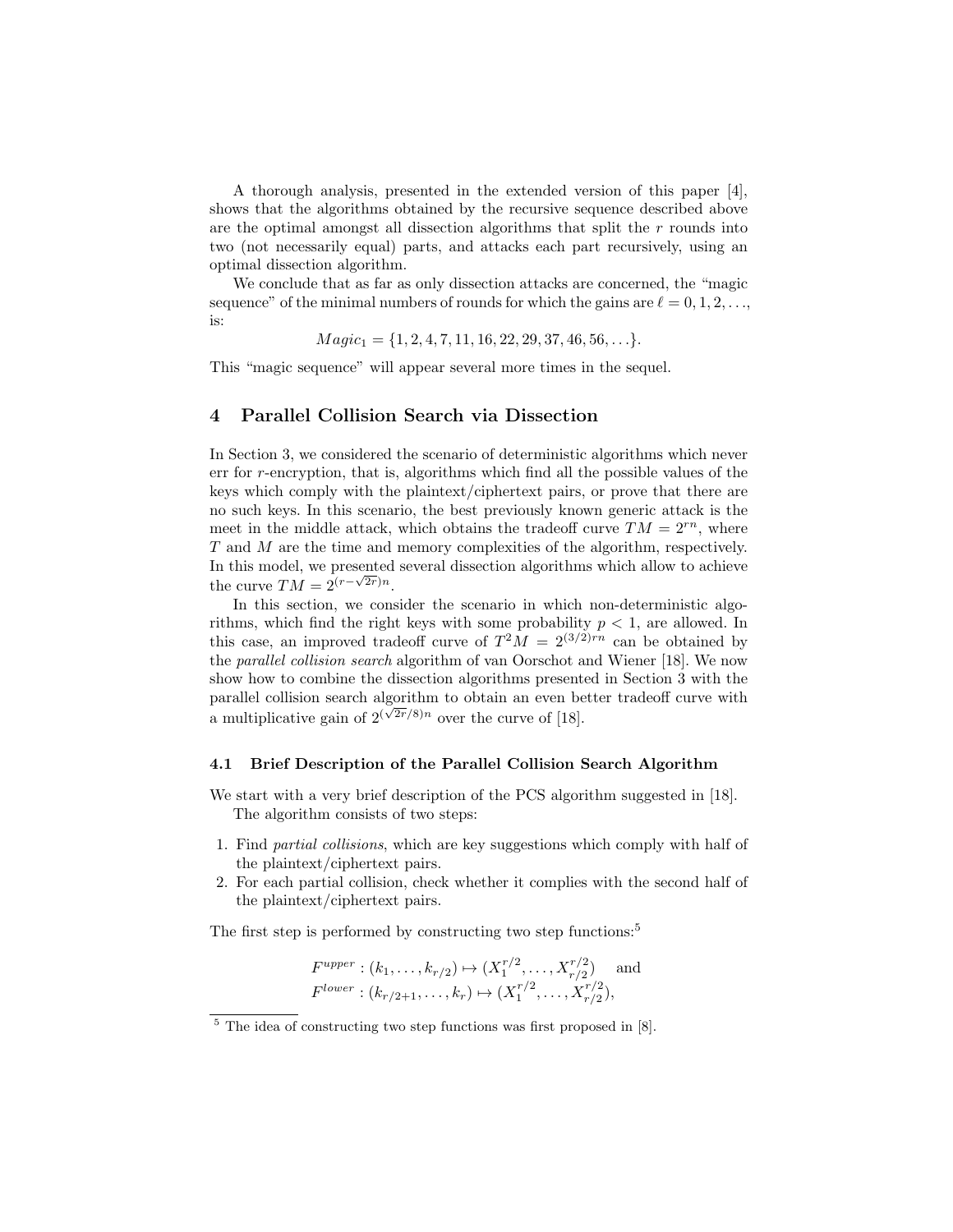which can be computed easily given the pairs  $(P_1, C_1), \ldots, (P_{r/2}, C_{r/2})$ , and using Floyd's cycle finding algorithm [10] (or another cycle finding algorithm which requires little memory, such as [16]) to find a collision between them. In the case of constant memory, Floyd's algorithm finds such a collision (which produces a key suggestion which complies with the pairs  $(P_1, C_1), \ldots, (P_{r/2}, C_{r/2})$  in  $2^{(r/4)n}$ time. If  $M = 2^{mn}$  memory is given, this step can be speeded up by incorporating Hellman's time-memory tradeoff techniques [5], that allow to find  $2^{mn}$  collisions simultaneously in  $2^{(r/4+m/2)n}$  time. In both cases, after  $2^{(r/2)n}$  partial collisions are found, it is expected that one of them passes the condition of the second step, which means that it is the desired key suggestion. The time complexity of the algorithm is  $T = 2^{(r/4+m/2)n} \cdot 2^{(r/2-m)n} = 2^{(3r/4-m/2)n}$ , which leads to the tradeoff curve  $T^2M = 2^{(3/2)rn}$ .

## 4.2 The Dissect & Collide Algorithm

In this section we present the Dissect & Collide  $(DC)$  algorithm, which uses dissection to enhance the PCS algorithm.

The basic idea behind the  $DC$  algorithm is that it is possible to fix several intermediate values after  $r/2$  rounds, that is,  $(X_1^{r/2}, \ldots, X_u^{r/2})$ , and construct step functions  $\tilde{F}^{upper}$  and  $\tilde{F}^{lower}$  in such a way that all the keys they suggest partially encrypt  $P_i$  to  $X_i^{r/2}$  and partially decrypt  $C_i$  to  $X_i^{r/2}$ , for all  $i \leq u$ . This is achieved by incorporating an attack on  $E^{[1...r/2]}$  with  $(P_1, X_1^{r/2}), \ldots, (P_u, X_u^{r/2})$ as the plaintext/ciphertext pairs into the function  $F^{upper}$ , and similarly with  $E^{[r/2+1...r]}$  and  $F^{lower}$ . As a result, a partial collision which complies with the pairs  $(P_1, C_1), \ldots, (P_{r/2}, C_{r/2})$  can be found at the smaller "cost" of finding a collision which complies only with  $(P_{u+1}, C_{u+1}), \ldots, (P_{r/2}, C_{r/2})$ . It should be noted that this gain could be diminished by the "cost" of the new step function  $F$ , that is higher than the "cost" of the simpler step function  $F$ . However, we show that if the efficient dissection algorithms presented in Section 3 are used to attack the subciphers  $E^{[1...r/2]}$  and  $E^{[r/2+1...r]}$ , the gain is bigger than the loss, and the resulting DC algorithm is faster than the PCS algorithm (for the same amount of memory).

A basic example: Applying DC to 8-encryption As the idea of the DC algorithm is somewhat involved, we illustrate it by considering the simple case  $(r = 8, m = 1)$ . In the case of 8-encryption, the goal of the first step in the PCS algorithm is to find partial collisions which comply with the pairs  $(P_1, C_1), \ldots, (P_4, C_4)$ . Given memory of  $2^n$ , the average time PCS requires for finding each such collision is  $2^{1.5n}$ . The DC algorithm allows to achieve the same goal in  $2^n$  time.

In the DC algorithm, we fix three intermediate values:  $(X_1^4, X_2^4, X_3^4)$ , and want to attack the subciphers  $E^{[1...4]}$  and  $E^{[5...8]}$ . Recall that  $Dissect_2(4, 1)$ presented in Section 3 allows to retrieve all  $2^n$  values of  $(k_1, k_2, k_3, k_4)$  which comply with the pairs  $(P_1, X_1^4), (P_2, X_2^4), (P_3, X_3^4)$  in time  $2^{2n}$  and memory  $2^n$ . Furthermore, given a fixed value  $X_1^2$ , there is a single value of  $(k_1, k_2, k_3, k_4)$  (on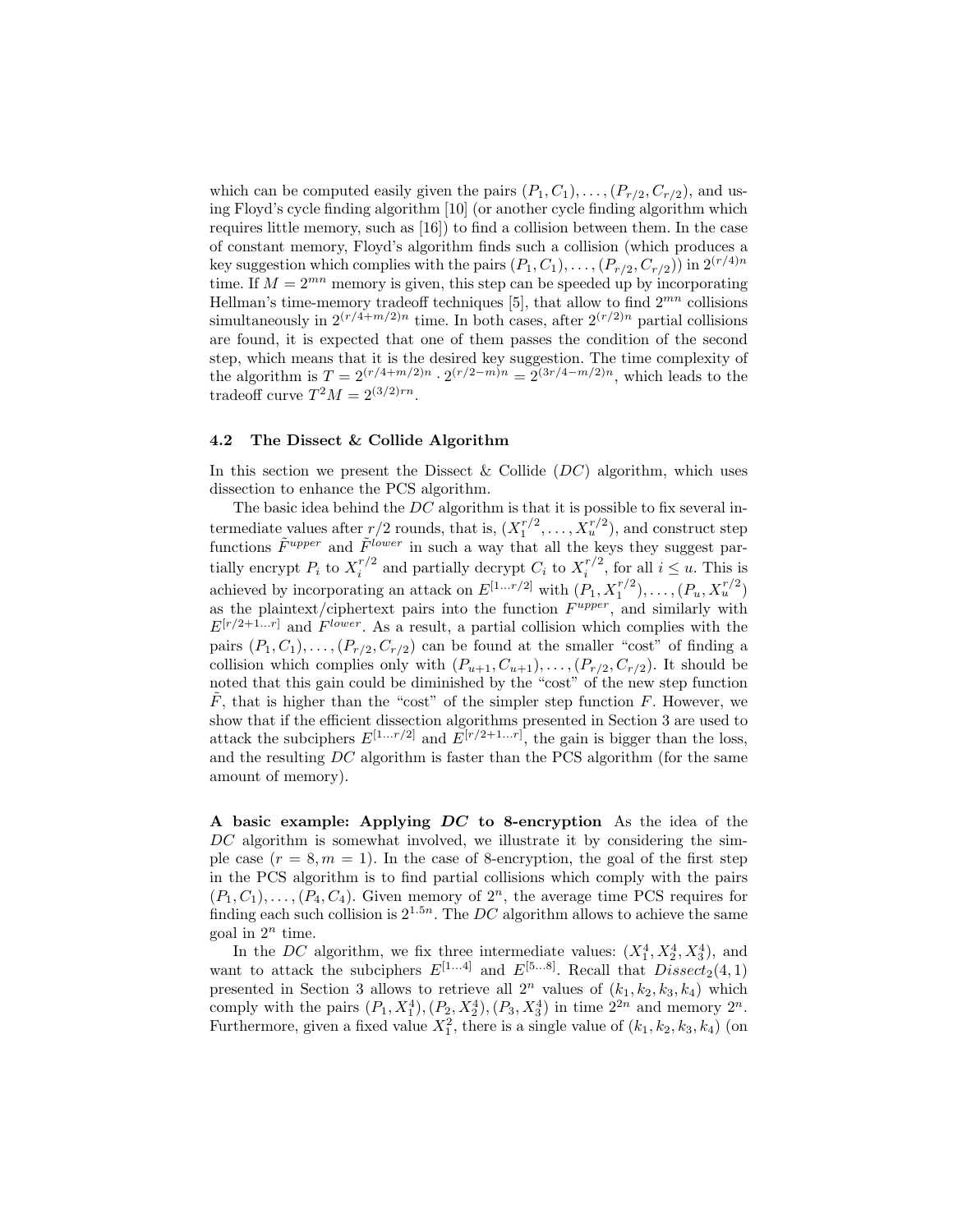average) which complies with the three plaintext/ciphertext pairs and the  $X_1^2$ value, and this value can be found in time  $2^n$  (since the  $Dissect_2(4, 1)$  algorithm starts with guessing the value  $X_1^2$  and then performs only  $2^n$  operations for each guess).

The algorithm works as follows:

- 1. Given the plaintexts  $(P_1, P_2, P_3, P_4)$  and their corresponding ciphertexts  $(C_1, C_2, C_3, C_4)$ , for each guess of  $(X_1^4, X_2^4, X_3^4)$ :
- 2. (a) Define the step functions  $\tilde{F}^{upper}$  and  $\tilde{F}^{lower}$  by:

$$
\tilde{F}^{upper}: X_1^2 \mapsto X_4^4
$$
 and  $\tilde{F}^{lower}: X_1^6 \mapsto X_4^4$ .

In order to compute the step function  $\tilde{F}^{upper}$ , apply  $Dissect_2(4, 1)$  to  $E^{[1...4]}$  with the plaintext/ciphertext pairs  $(P_1, X_1^4), (P_2, X_2^4), (P_3, X_3^4)$ and the intermediate value  $X_1^2$  to obtain a unique value of the keys  $(k_1, k_2, k_3, k_4)$ . Then, partially encrypt  $P_4$  through  $E^{[1...4]}$  with these keys to obtain  $\tilde{F}^{upper}(X_2^1) = X_4^4$ . The function  $\tilde{F}^{lower}$  is computed similarly.

- (b) Find a collision between the functions  $\tilde{F}^{upper}$  and  $\tilde{F}^{lower}$  using a variant of Floyd's cycle finding algorithm which exploits the  $M = 2<sup>n</sup>$  available amount of memory.
- (c) Check whether the keys  $(k_1, \ldots, k_4, k_5, \ldots, k_8)$  suggested by the partial collision, encrypt  $(P_5, \ldots, P_8)$  to  $(C_5, \ldots, C_8)$ . If not, return to Step 2(a). After  $2^n$  partial collisions are examined and discarded, return to Step 1, and pick a different guess for  $(X_1^4, X_2^4, X_3^4)$ .

By the properties of the algorithm  $Dissect_2(4, 1)$  mentioned above, each step of the functions  $F$  can be performed in  $2<sup>n</sup>$  time and memory. By the construction of the step functions, each suggested key  $(k_1, \ldots, k_4)$  (or  $(k_5, \ldots, k_8)$ ) encrypts  $(P_1, P_2, P_3)$  to  $(X_1^4, X_2^4, X_3^4)$  (or decrypts  $(C_1, C_2, C_3)$  to  $(X_1^4, X_2^4, X_3^4)$ , respectively), and hence, each collision between  $\tilde{F}^{upper}$  and  $\tilde{F}^{lower}$  yields a suggestion of  $(k_1, \ldots, k_4, k_5, \ldots, k_8)$  which complies with the pairs  $(P_1, C_1), \ldots, (P_4, C_4)$ . Finally, since the step functions are from  $n$  bits to  $n$  bits, collision between them can be found instantly given  $2^n$  memory. Therefore, the time required for finding a partial collision is  $2^n$ , and thus, the total running time of the algorithm is  $2^{4n} \cdot 2^n = 2^{5n}$ . We note that while our DC algorithm outperforms the respective PCS algorithm (whose time complexity is  $2^{5.5n}$ ), it has the same performance as the  $Dissect_4(8, 1)$  algorithm presented in Section 3. However, as we will show in the sequel, for larger values of  $r$ , the  $DC$  algorithms outperform the  $Dissect$ algorithms significantly.

The general algorithms  $DC(r, m)$  Now we are ready to give a formal definition of the class  $DC(r, m)$  of algorithms, applicable to r-encryption (for an even  $r$ <sup>6</sup>, given memory of  $2^{mn}$ . An algorithm  $A \in DC(r, m)$  is specified

 $6$  We note that for sake of simplicity, we discuss in this section only even values of  $r$ . An easy (but probably non-optimal) way to use these algorithms for an odd value of r is to guess the value of the key  $k_r$ , and for each guess, to apply the algorithms described in this section to  $E^{[1...r-1]}$ .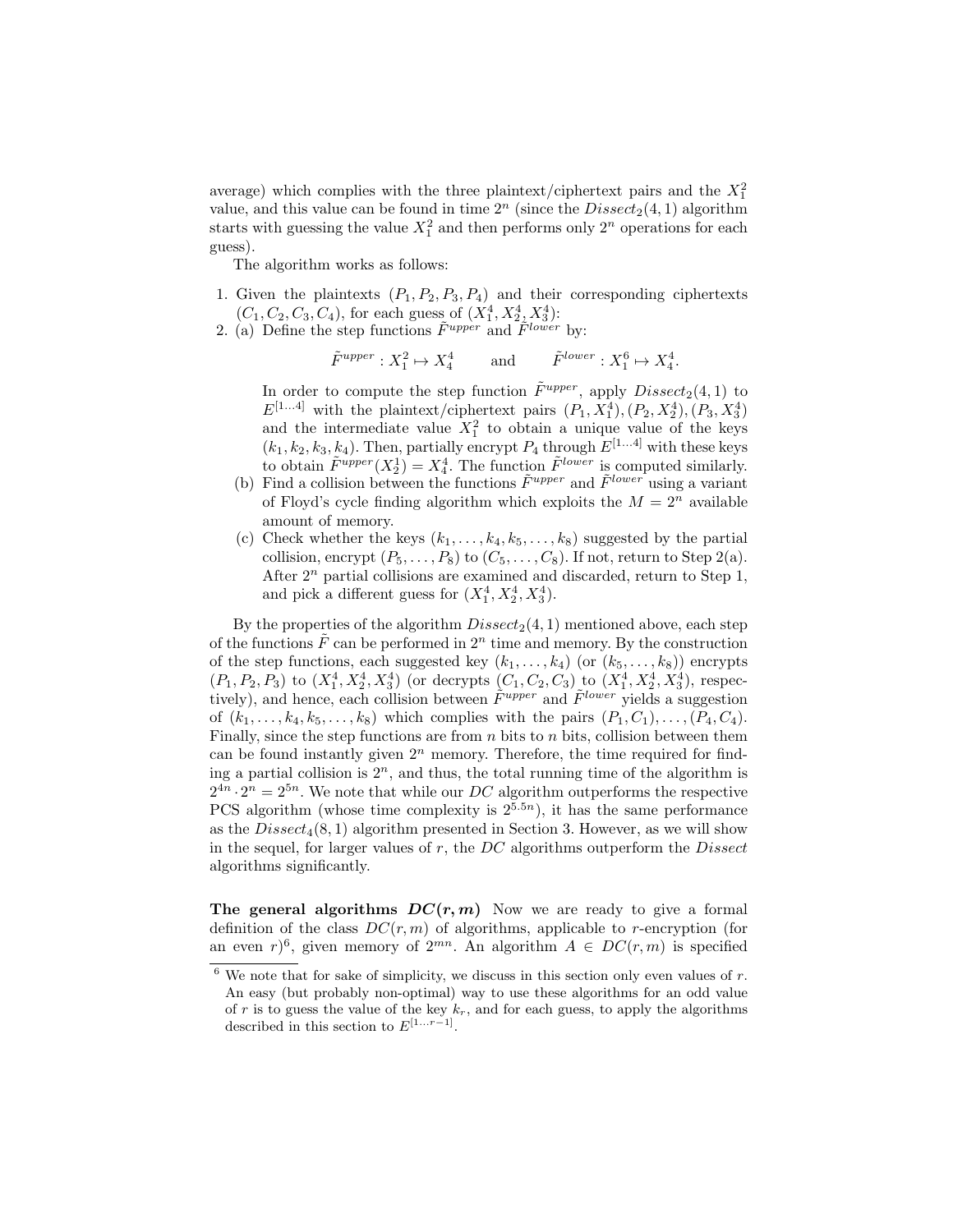by a number  $u, 1 \le u \le r/2$ , and two sets  $I^{upper}$  and  $I^{lower}$  of intermediate locations in the subciphers  $E^{[1...r/2]}$  and  $E^{[r/2+1...r]}$ , respectively, such that  $|I^{upper}| = |I^{lower}| = r/2 - u.$ 

In the algorithm, the adversary fixes u intermediate values  $(X_1^{r/2}, \ldots, X_u^{r/2})$ . Then, she defines the step functions  $\tilde{F}^{upper}$  and  $\tilde{F}^{lower}$  by:

$$
\tilde{F}^{upper}: I^{upper} \mapsto (X_{u+1}^{r/2}, \dots, X_{r/2}^{r/2}) \quad \text{and} \quad \tilde{F}^{lower}: I^{lower} \mapsto (X_{u+1}^{r/2}, \dots, X_{r/2}^{r/2}).
$$

The step function  $\tilde{F}^{upper}$  is computed by applying a dissection attack to  $E^{[1...r/2]}$ with the plaintext/ciphertext pairs  $(P_1, X_1^{r/2}), \ldots, (P_u, X_u^{r/2})$  and the intermediate values contained in  $I^{upper}$  to retrieve a unique value of the keys  $(k_1, \ldots, k_{r/2}),$ and then partially encrypting  $(P_{u+1},...,P_r)$  to obtain  $(X_{u+1}^{r/2},...,X_{r/2}^{r/2})$ . The step function  $\tilde{F}^{lower}$  is computed in a similar way, with respect to  $E^{[r/2+1...r]}$  and the set  $I^{lower}$ . Then, a variant of Floyd's cycle finding algorithm which exploits the  $2^{mn}$  amount of available memory is used to find a collision between  $\tilde{F}^{upper}$ and  $\tilde{F}^{lower}$ , which yields a suggestion of  $(k_1, \ldots, k_{r/2}, k_{r/2+1}, \ldots, k_r)$  which complies with the plaintext/ciphertext pairs  $(P_1, C_1), \ldots, (P_{r/2}, C_{r/2})$ .

Denote the time complexity of each application of  $\tilde{F}$  by  $S = 2^{sn}$ . An easy computation shows that the overall time complexity of the algorithm  $DC(r, m)$ is:

$$
2^{(r/2)n} \cdot 2^{((r/2 - u - m)/2)n} \cdot 2^{sn} = 2^{((3/4)r - (u + m - 2s)/2)n}.\tag{1}
$$

As the time complexity of the PCS algorithm with memory  $2^{mn}$  is  $2^{((3/4)r-m/2)n}$ , the multiplicative gain of the DC algorithm is  $2^{(u/2-s)n}$ . In particular, for the specific  $DC(8, 1)$  algorithm described above for 8-encryption, we have  $s = 1$ , and thus, the advantage is indeed  $2^{(3/2-1)n} = 2^{n/2}$  (i.e., the gain is 1/2), as mentioned above. In the sequel, we denote the parameters  $I^{upper}$ ,  $I^{lower}$ ,  $u, s$ which specify a  $DC(r, m)$  algorithm A and determine its time complexity by  $I^{upper}(A), I^{lower}(A), u(A),$  and  $s(A),$  respectively.

We conclude this section by mentioning a difficulty in the implementation of the DC algorithm. Unlike the PCS algorithm where the output of the step functions F is always uniquely defined, in DC the functions  $\tilde{F}$  return no output for some of the inputs. This happens since the number of keys  $(k_1, \ldots, k_{r/2})$ which comply with the u plaintext/ciphertext values  $(P_1, X_1^{r/2}), \ldots, (P_u, X_u^{r/2})$ and the  $r/2 - u$  fixed intermediate values contained in  $I^{upper}$ , is distributed according to the distribution  $Poisson(1)$ , and in particular, equals to zero for an  $1/e$  fraction of the inputs. This difficulty can be resolved by introducing flavors into the step function  $F$ , which alter the function in a deterministic way when it fails to produce output. The exact modification is described in the extended version of this paper [4].

## 4.3 The Gain of the Dissect & Collide Algorithm Over the PCS Algorithm

In this section we consider several natural extensions of the basic  $DC(8, 1)$  algorithm presented in Section 4.2. We use these extensions to show that the gain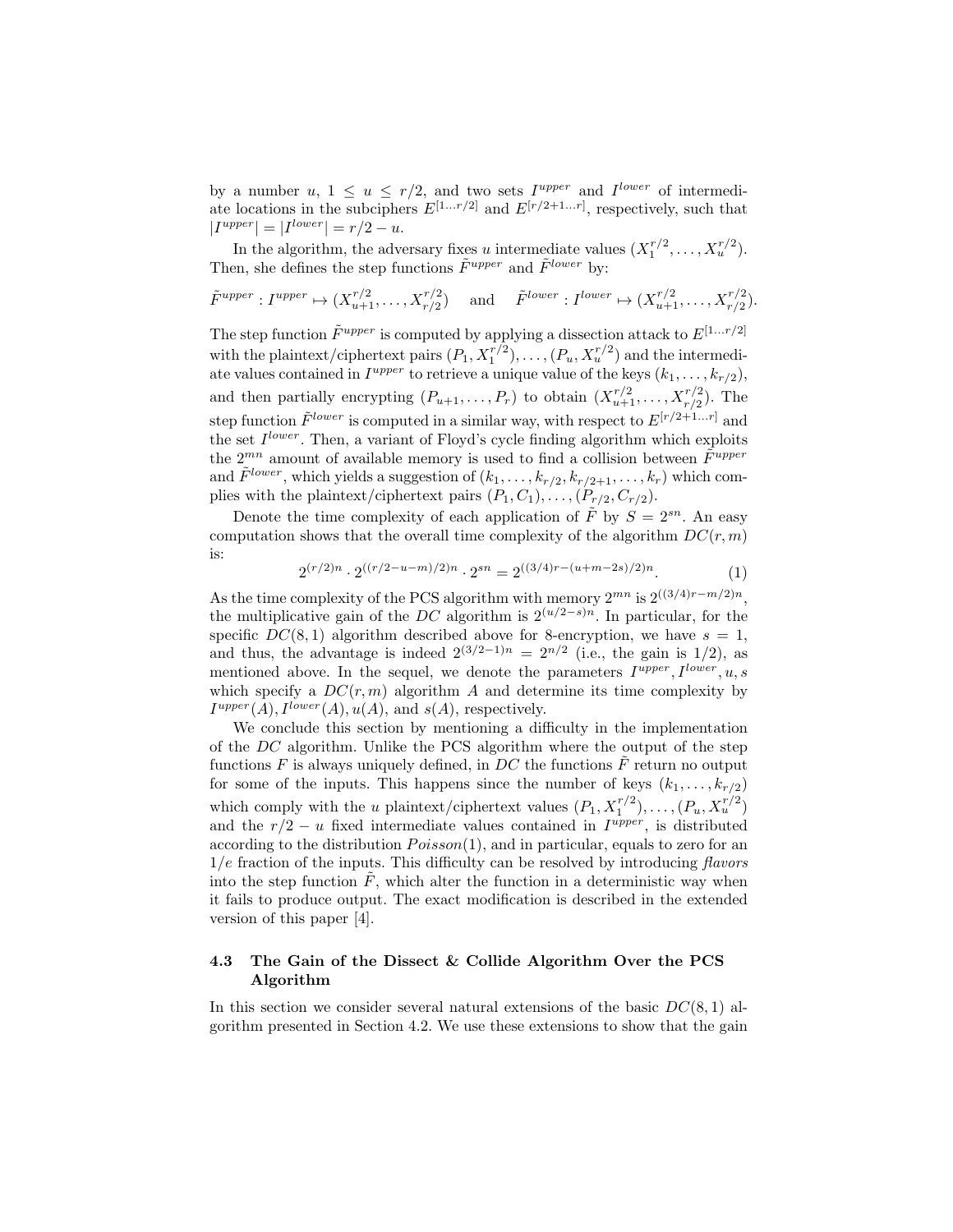of the  $DC$  algorithms over the PCS algorithm is monotone non-decreasing with r and is lower bounded by  $2^{(\lfloor \sqrt{2r} \rfloor/8)n}$  for any  $r \ge 8$ .

Before we present the extensions of the basic  $DC$  algorithm, we would like to define formally the notion of gain in the non-deterministic setting. As the best previously known algorithm in this setting is the PCS algorithm, whose time complexity given  $2^{mn}$  memory is  $2^{((3/4)r-m/2)n}$ , we define the gain with respect to it.

**Definition 2.** The gain of a probabilistic algorithm  $\overline{A}$  for r-encryption whose time and memory complexities are T and  $M = 2^{mn}$ , respectively, is defined as

$$
Gain_{ND}(A) = (3/4)r - m/2 - (\log T)/n.
$$

The maximal gain amongst all probabilistic DC algorithms for r-encryption which require  $2^{mn}$  memory, is denoted by  $Gain_{ND}(r, m)$ .

Note that it follows from Equation (1) that if  $A \in DC(r, m)$ , then

$$
Gain_{ND}(A) = u(A)/2 - s(A). \tag{2}
$$

Monotonicity of the gain The most basic extension of the basic DC algorithm is to preserve the gain when additional "rounds" are added. While in the deterministic case, such an extension can be obtained trivially by guessing several keys and applying the previous algorithm, in our setting this approach leads to a decrease of the gain by  $1/2$  for each two added rounds (as the complexity of the PCS algorithm is increased by a factor of  $2^{3n/2}$  when r is increased by 2). However, the gain can be preserved in another way, as shown in the following lemma.

**Lemma 1.** Assume that an algorithm  $A \in DC(r', m)$  has gain  $\ell$ . Then there exists an algorithm  $B \in DC(r'+2, m)$  whose gain is also equal to  $\ell$ .

Due to space restrictions, the proof of the lemma is presented in the extended version of this paper  $[4]$ . Here we only note that the algorithm  $B$  is constructed from A by choosing  $I^{upper}(B) = I^{upper}(A) \cup \{X_1^{r'/2}\}\$ , and similarly for  $I^{lower}(B)$ .

Lemma 1 implies that the gain of the  $DC$  algorithms is monotone nondecreasing with r, and in particular, that  $Gain_{ND}(r, 1) \ge 1/2$ , for any even  $r \geq 8$ .

An analogue of the *LogLayer* algorithm The next natural extension of the basic  $DC$  algorithm is an analogue of the  $LogLayer$  algorithm presented in Section 3.3. Recall that the  $LogLayer_r$  algorithm, applicable when r is a power of 2, consists of guessing the set of intermediate values:

$$
I_0 = \{X_1^2, X_1^4, \dots, X_1^{r-2}, X_2^4, X_2^8, \dots, X_2^{r-4}, X_3^8, \dots, X_3^{r-8}, \dots, X_{\log r-1}^{r/2}\},\
$$

and applying a recursive sequence of meet in the middle attacks on 2-encryption. Using this algorithm, we can define the algorithm  $LL_r \in DC(2r, 1)$ , by specifying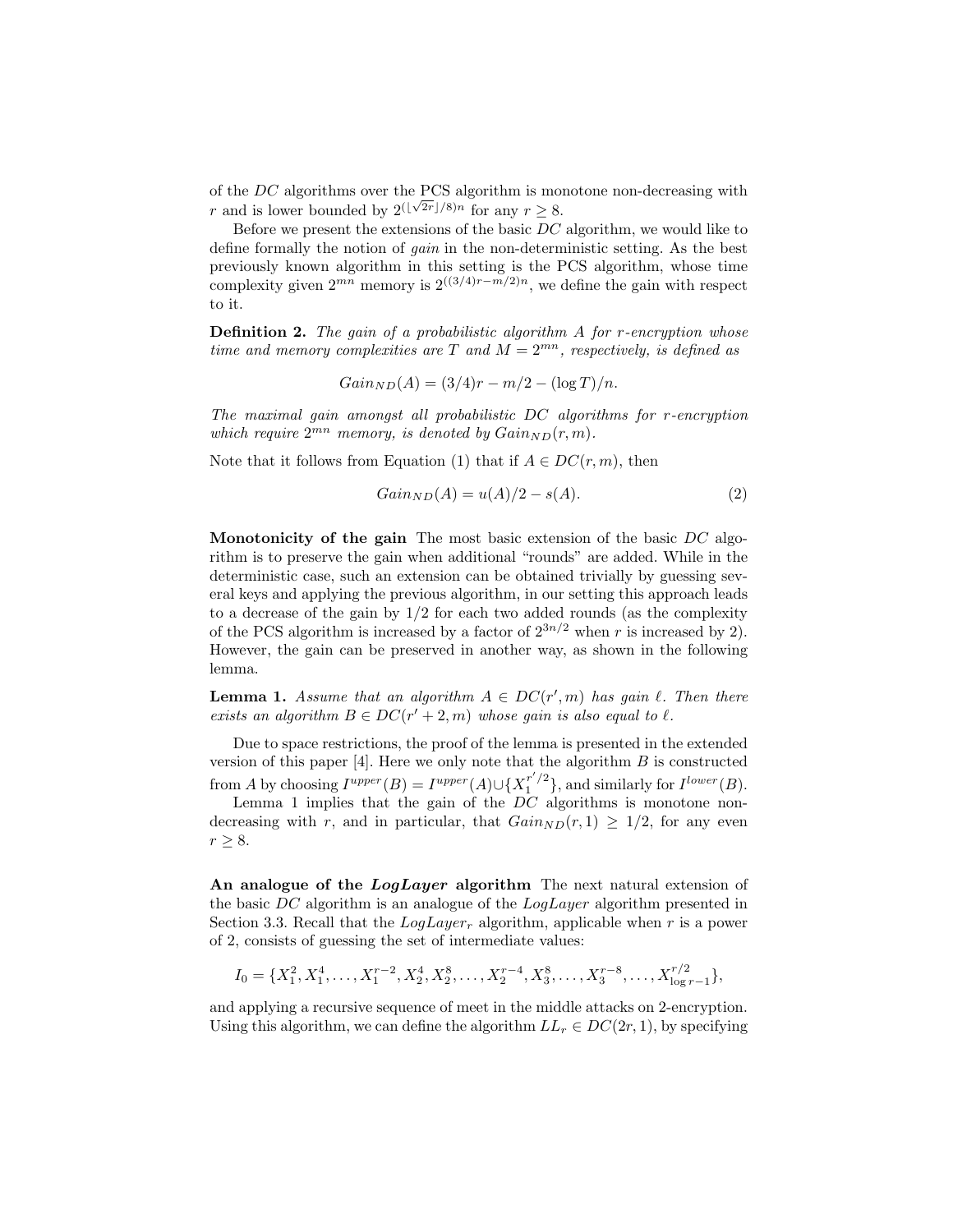$I^{upper}(LL_r) = I_0$ , and  $I^{lower}(LL_r)$  in a similar way. Since  $|I_0| = r - \log r - 1$ , we have  $u(LL_r) = r - (r - \log r - 1) = \log r + 1$ . It follows from the structure of the  $LogLayer_r$  algorithm that given the values in  $I_0$ , it can compute the keys  $(k_1, \ldots, k_r)$  in time and memory of  $2^n$ . Hence, we have  $s(LL_r) = 1$ . By Equation (2), it follows that  $Gain(LL_r) = (log r + 1)/2 - 1 = (log r - 1)/2$ .

The basic algorithm for 8-encryption is the special case  $LL_4$  of this algorithm. The next two values of r also yield interesting algorithms:  $LL_8$  yields gain of 1 for  $(r = 16, m = 1)$ , which amounts to an attack on 16-encryption with  $(T =$  $2^{10.5n}$ ,  $M = 2^n$ ), and  $LL_{16}$  yields gain of 1.5 for  $(r = 32, m = 1)$ , which amounts to an attack on 32-encryption with  $(T = 2^{22n}, M = 2^n)$ . Both attacks outperform the Dissect attacks and are the best known attacks on 16-encryption and on 32 encryption, respectively.

An analogue of the  $Square<sub>r</sub>$  algorithm: The logarithmic asymptotic gain of the LL sequence can be significantly outperformed by an analogue of the  $Square<sub>r</sub>$  algorithm, presented in Section 3.3. Recall that the  $Square<sub>r</sub>$  algorithm, applicable when  $r = (r')^2$  is a perfect square, starts by guessing the set of  $(r'-1)^2$ intermediate encryption values:

$$
I_1 = \{X_1^{r'}, \ldots, X_{r'-1}^{r'}, X_1^{2r'}, \ldots, X_{r'-1}^{2r'}, \ldots, X_1^{r'(r'-1)}, \ldots, X_{r'-1}^{r'(r'-1)}\},
$$

and then performs a two-layer attack, which amounts to  $r' + 1$  separate attacks on r'-encryption. Using this algorithm, we can define the algorithm  $Sq_r \in$  $DC(2r, 1)$ , by specifying  $I^{upper}(Sq_r) = I_0$ , and  $I^{lower}(Sq_r)$  in a similar way. Since  $|I_0| = (r'-1)^2$ , we have  $u(Sq_r) = r - (r'-1)^2 = 2r'-1$ . The step complexity  $s(Sq_r)$  is the time complexity required for attacking r'-encryption without fixed intermediate values. Hence, by Equation (2),

$$
Gain(Sq_r) = r' - 1/2 - f_1(r'),
$$

where  $2^{f_1(r)n}$  is the time complexity of the best possible attack on r-encryption with  $2^n$  memory.

The basic algorithm for 8-encryption is the special case  $Sq_2$  of this algorithm. Since for small values of  $r'$ , the best known attacks on  $r'$ -encryption are obtained by the dissection attacks presented in Section 3.4, the next elements of the sequence  $Sq_r$  which increase the gain, correspond to the next elements of the sequence  $\text{Magic}_1 = \{1, 2, 4, 7, 11, 16, \ldots\}$  described in Section 3.4. They lead to gains of 1.5, 2.5, and 3.5 for  $r = 32, 98$ , and  $r = 242$ , respectively. For large values of r, the PCS algorithm outperforms the Dissect algorithms, and using it we obtain:

$$
Gain(Sq_r) \ge r' - 1/2 - ((3/4)r' - 1/2) = r'/4 = \sqrt{2r}/8.
$$

This shows that the asymptotic gain of the DC algorithms is at least  $\sqrt{2r}/8$ .

We note that as for  $r' \geq 16$ , the DC algorithm outperforms both the Dissect and the PCS algorithms, we can use it instead of PCS in the attacks on  $r'$ encryption in order to increase the gain for large values of r. However, as the gain of DC over PCS for r'-encryption is only of order  $O(\sqrt{r'}) = O(r^{1/4})$ , the addition to the overall gain of  $Sq_r$  is negligible.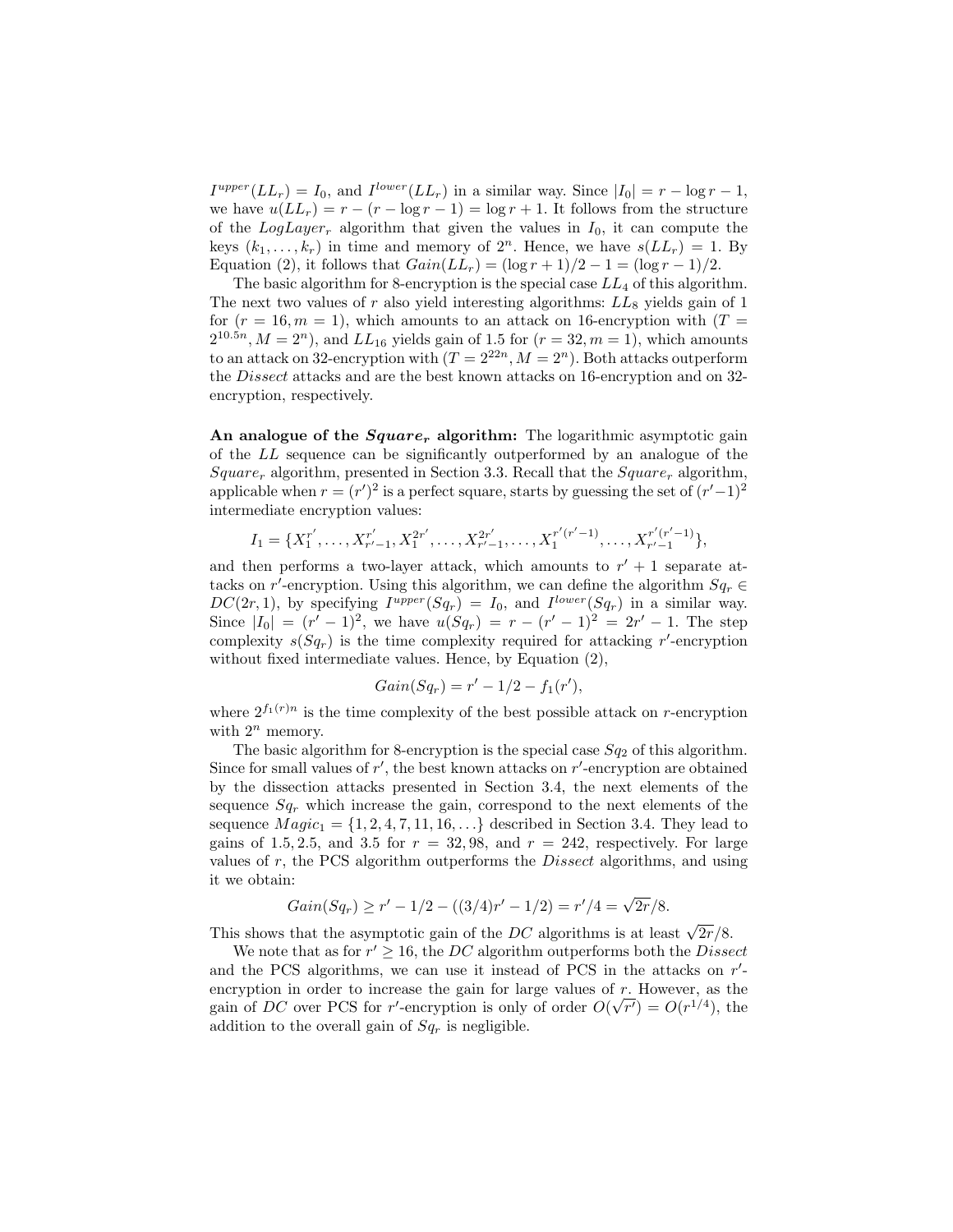**Two-layer DC algorithms** A natural extension of the  $Sq_r$  algorithm is the class of two-layer DC algorithms. Assume that  $r = 2r_1 \cdot r_2$ , and that there exist algorithms  $A_1, A_2$  for  $r_1$ -encryption and for  $r_2$ -encryption, respectively, which perform in time  $2^{sn}$  and memory  $2^n$  given sets of intermediate values  $I_1^{upper}$  and  $I_2^{upper}$ , respectively.

Then we can define an algorithm  $A \in DC(r, 1)$  whose step function is computed by a two-layer algorithm: First,  $E^{[1...r/2]}$  is divided into  $r_2$  subciphers of  $r_1$  rounds each, and the algorithm  $A_1$  is used to attack each of them separately and compute  $2^n$  possible suggestions for each set of  $r_1$  consecutive keys. Then, each  $r_1$ -round encryption is considered as a single encryption with  $2^n$  possible keys, and the algorithm  $A_2$  is used to attack the resulting  $r_2$ -encryption. The set  $I^{upper}(A)$  is chosen such that both  $A_1$  and  $A_2$  algorithms perform in time 2<sup>s</sup>. Formally, if we denote  $u_1 = |I_1^{upper}|$ , then the set  $I^{upper}(A)$  consists of  $r_2$ "copies" of the set  $I_1^{upper}$ ,  $r_1 - 1 - u_1$  intermediate values after each  $r_1$  rounds, and one copy of the set  $I_2^{upper}$ . The set  $I^{lower}(A)$  is defined similarly. Hence,

$$
u(A) = r/2 - |I^{upper}(A)| = r/2 - (r_2 \cdot u_1 + (r_2 - 1)(r_1 - 1 - u_1) + u_2) =
$$
  

$$
r_2 + r_1 - u_1 - u_2 - 1.
$$

As  $s(A) = s$ , we have  $Gain_{ND}(A) = (r_2 + r_1 - u_1 - u_2 - 1)/2 - s$ .

Note that the algorithm  $Sq_r$  is actually a two-layer DC algorithm, with  $r_1 = r_2 = r'$  and  $I_1^{upper} = I_2^{upper} = \emptyset$ . It turns out that for all  $8 \le r \le 128$ , the maximal gains are obtained by two-layer DC algorithms where  $r_1, r_2$  are chosen from the sequence  $\text{Magic}_1$  presented in Section 3.4, and  $A_1, A_2$  are the respective *Dissect* algorithms. The cases of  $r = 8, 16, 32$  presented above are obtained with  $r_1 = 4$  and  $r_2 = 1, 2, 4$  (respectively), and the next numbers of rounds in which the gain increases are  $r = 56, 88, 128$ , obtained for  $r_1 = 4$  and  $r_2 = 7, 11, 16$ , respectively. The continuation of the "non-deterministic magic sequence" is, however, more complicated. For example, the two-layer algorithm for  $r = 176$  with  $(r_1 = 4, r_2 = 22)$  has the same gain as the algorithm with  $(r_1 = 4, r_2 = 16)$ , and the next increase of the gain occurs only for  $r = 224$ , and is obtained by a two-layer algorithm with  $(r_1 = 7, r_2 = 16)$ . For larger values of r, more complex algorithms, such as a three-layer algorithm with  $r_1 = r_2 = r_3 = 7$ for 686-encryption, outperform the two-layer algorithms. We leave the analysis of the whole magic sequence to the full version of the paper, and conclude that the minimal numbers of rounds for which the gain equals  $0.5, 1, 1.5, \ldots$  are:

$$
Magic_1^{ND} = \{8, 16, 32, 56, 88, 128, \ldots\}.
$$

Finally, we note that two-layer DC algorithms can be applied also for  $m > 1$ , and can be used to show that the first numbers of rounds for which  $Gain_{ND}(r, m)$  $0.5, 1, 1.5, 2, \ldots$  are:

$$
Magic_m^{ND} = \{8m, 8m+8, 8m+16, \dots, 16m, 16m+16, 16m+32, \dots, 32m, 32m+24, 32m+48, \dots, 56m, \dots\}.
$$

The full analysis of the case  $m > 1$  will appear in the full version of the paper.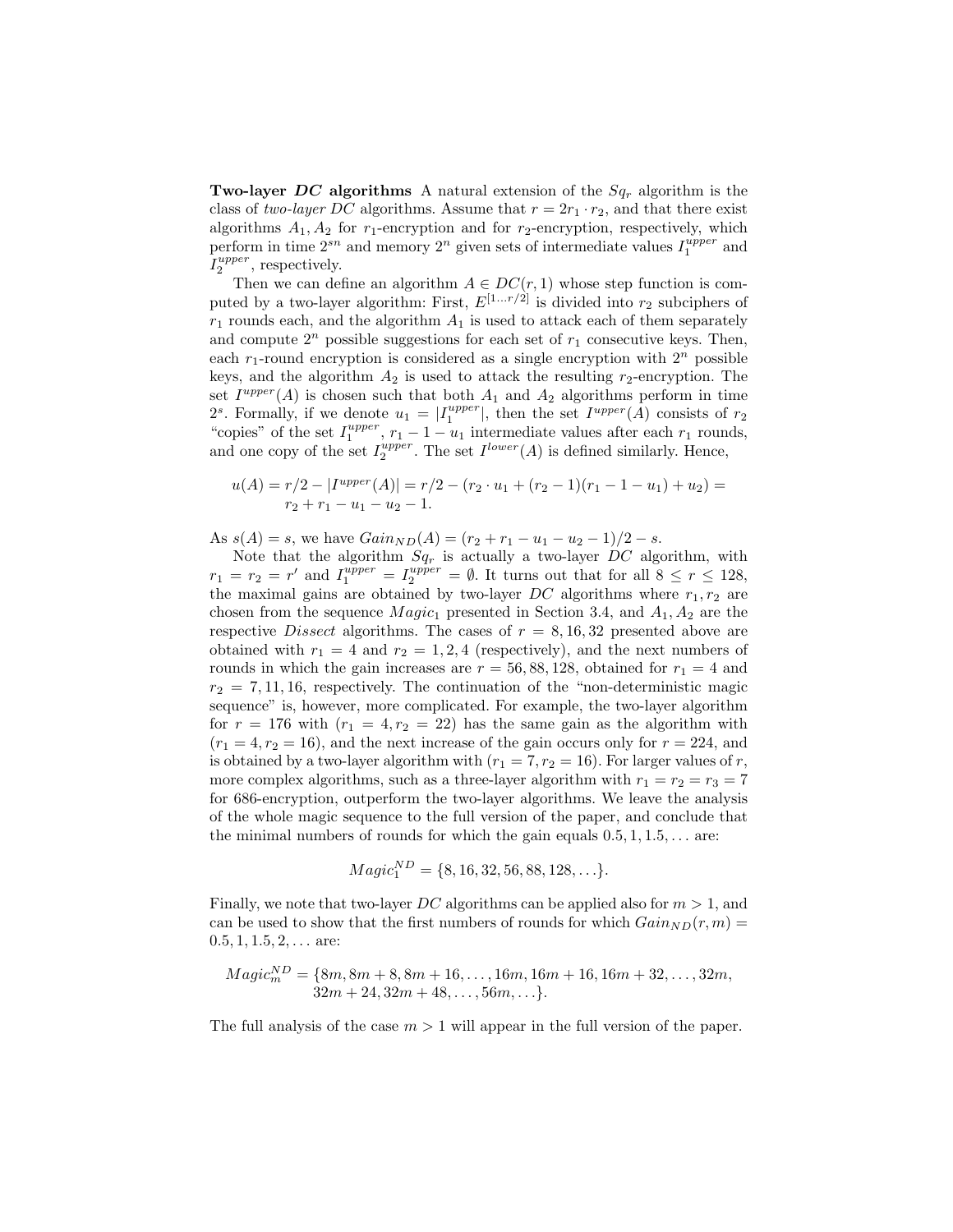# 5 Applications

In this section, we apply our new dissection algorithms to several well known bicomposite search problems. As described in the introduction, we can represent such a problem as an  $r \times r$  execution matrix which is treated as a multipleencryption scheme with  $r$  rounds. In the case of knapsacks, we are allowed to choose any constant value of  $r$  when  $n$  grows to infinity in order to optimize the value of t for any given m. In other cases,  $r$  is restricted to a specific value or to a set of values. For example, in the special case of Rubik's cube, we know that a 20-move solution exists for any reachable state, and thus it does not make sense to choose  $r > 20$ . Such constraints can limit the choice of parameters for our algorithms, and thus we may not be able to exploit the available memory as efficiently as in the case of knapsacks.

Since the analysis of our multiple encryption algorithms assumes the randomness of the underlying block ciphers, we have to justify this assumption for each reduction we consider. For example, in the case of knapsacks with  $n$  generators, strong randomness assumptions are common practice whenever  $n$  is sufficiently large (e.g., see [1, 7]), and we can use the same assumptions when we consider subproblems with  $n/r$  generators for any constant r.

## 5.1 Applications to Knapsacks

The knapsack problem is a well-known problem that has been studied for many years. For more than 30 years, the best known algorithm for knapsacks was the Schroeppel-Shamir algorithm [17], which requires  $2^{n/2}$  time and  $2^{n/4}$  memory. Surprisingly, in 2010, Howgrave-Graham and Joux [7] showed how to solve the knapsack problem in time much better than  $2^{n/2}$ , by using the associativity and commutativity properties of addition. This result was further improved by Becker, Coron and Joux in [1]. In addition to their basic results, Howgrave-Graham and Joux [7] also described reduced-memory algorithms, and in particular [1] described a memoryless attack which requires only  $2^{0.72n}$  time. All these new attacks are heuristic in a sense that they may fail to find a solution even when it exists, and thus they cannot be used in order to prove the nonexistence of solutions. In addition to these heuristic algorithms, Becker, Coron and Joux [1] also considered deterministic algorithms that never err, and described a straight-line time-memory tradeoff curve, but this curve was only valid in the range  $1/16 \le m \le 1/4$ .

In this section, we show how to use our generic dissection techniques in order to find deterministic algorithms for the knapsack problem which are better than the deterministic tradeoff curve described in [1] over the whole range of  $1/16 < m < 1/4$ . In addition, we can expand our tradeoff curve in a continuous way for any smaller value of  $m \leq 1/4$ . By combining our generic deterministic and non-deterministic algorithms, we can get a new curve which is better than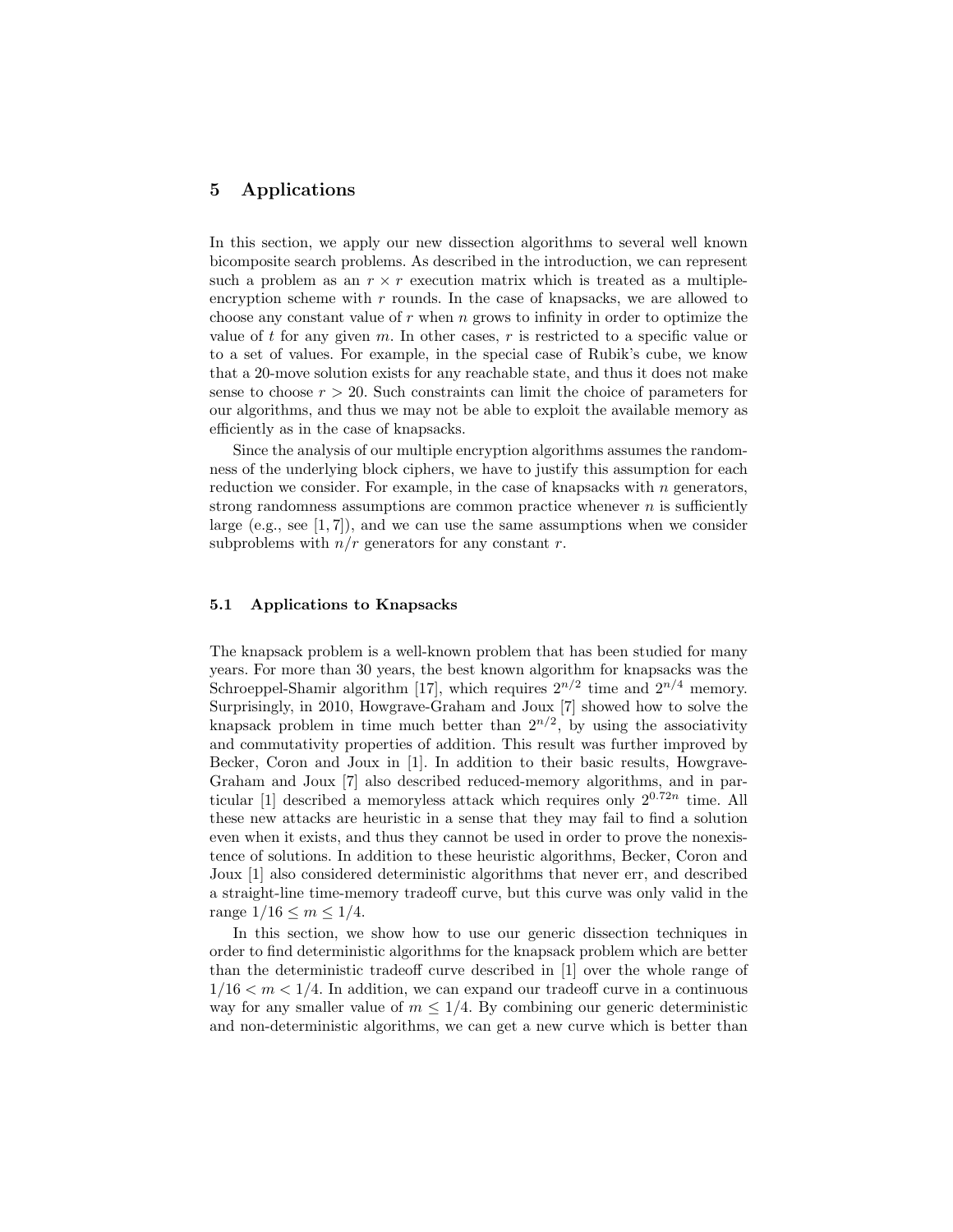the best knapsack-specific algorithms described in [7] and [1] for the large interval of (approximately)  $1/100 \leq m \leq 1/6$ <sup>7</sup>

The formal reduction of the knapsack problem to r-round encryption (for any  $r$ ) is given in the extended version of this paper [4], but it is not required in order to understand the rest of this paper. Given  $M = 2^{mn}$  memory, our goal is to solve the knapsack problem by applying the reduction with a value of  $r$  which optimizes the time complexity of our multiple encryption algorithm. Formally, for any  $r$ , we apply the multiple encryption algorithm with an effective block size reduced by a factor of r, i.e.,  $n^* = n/r$ . By equating  $M = 2^{mn}$  with  $M = 2^{n(m^*r)}$ , we can see that the effective memory unit increases by the same ratio, i.e,  $m^* = mr$ . We denote by  $f(r, n^*, m^*)$  the running time of our multiple encryption algorithm on an r-round block cipher with a block size of  $n^*$  bits and  $M^* = 2^{m^*n^*}$  available memory, given r plaintext-ciphertext pairs. Using this notation, we would like to find r that minimizes  $f(r, n^*, m^*) = f(r, n/r, mr)$ . We call such a value of  $r$  an optimal value.

We note that the deterministic algorithms applied in [7] and [1] for  $1/16 \le$  $m \leq 1/4$  implicitly perform a reduction to multiple encryption with the fixed parameters  $r = 4$  and  $r = 16$ . In fact, for the case of knapsacks and these choices of r, these algorithms are closely related to our square algorithms (described in Section 3.3). However, as we now show, we can get a better tradeoff curve by using other choices of r.

Time-Memory Tradeoff Curves for Knapsacks Using our multiple encryption algorithms, we construct time-memory tradeoff curves for knapsacks: we start with deterministic algorithms and consider first the case of  $1/m \in$  $\{1, 2, 4, 7, 11, 16, ...\}$ , which is the "magic sequence" constructed in Section 3.4. In order to simplify our notation, we denote the  $j$ 'th element of this sequence by  $b_j$ , starting from  $j = 0$ . In the case of  $1/m = b_j$  for  $j \ge 2$ , we simply choose  $r = 1/m = b_j$  and run the algorithm with  $n^* = n/m$  and  $m^* = m/m = 1$ . For example, in case  $m = 1/4$ , we run the 4-round multiple encryption with  $m^* = 1$ , for which the time complexity is  $T = 2^{2n^*} = 2^{2(n/4)} = 2^{n/2}$ , or  $t = 1/2$ . In case  $m = 1/7$ , we run the 7-round dissection algorithm with  $m^* = 1$ , for which the time complexity is  $T = 2^{4n^*} = 2^{4n/7}$ , or  $t = 4/7$ . In the extended version of this paper [4], we show that in the case of  $1/m \in \{4, 7, 11, 16, ...\}$ , our choice of r is indeed optimal. Thus, we obtain a sequence of optimal points on the deterministic time-memory tradeoff curve. In order to obtain an optimal continuous curve for  $0 \lt m \lt 1/4$ , we need to use our algorithms for integral  $m^* \geq 2$ . As described in the extended version of this paper [4], these algorithms enable us to connect in a straight line any two consecutive time-memory tradeoff points for  $1/m \in \{4, 7, 11, 16, ...\}$ , and obtain a continuous curve (as shown on the left diagram of Figure 1).

<sup>&</sup>lt;sup>7</sup> We note that since our algorithms do not efficiently exploit more than  $2^{n/4}$  memory, our tradeoff curves are only defined for  $m \leq 0.25$ . This should be contrasted with the non-deterministic algorithms of [7] and [1], whose main results solve the problem in time less than  $2^{n/3}$  with about  $2^{n/3}$  memory.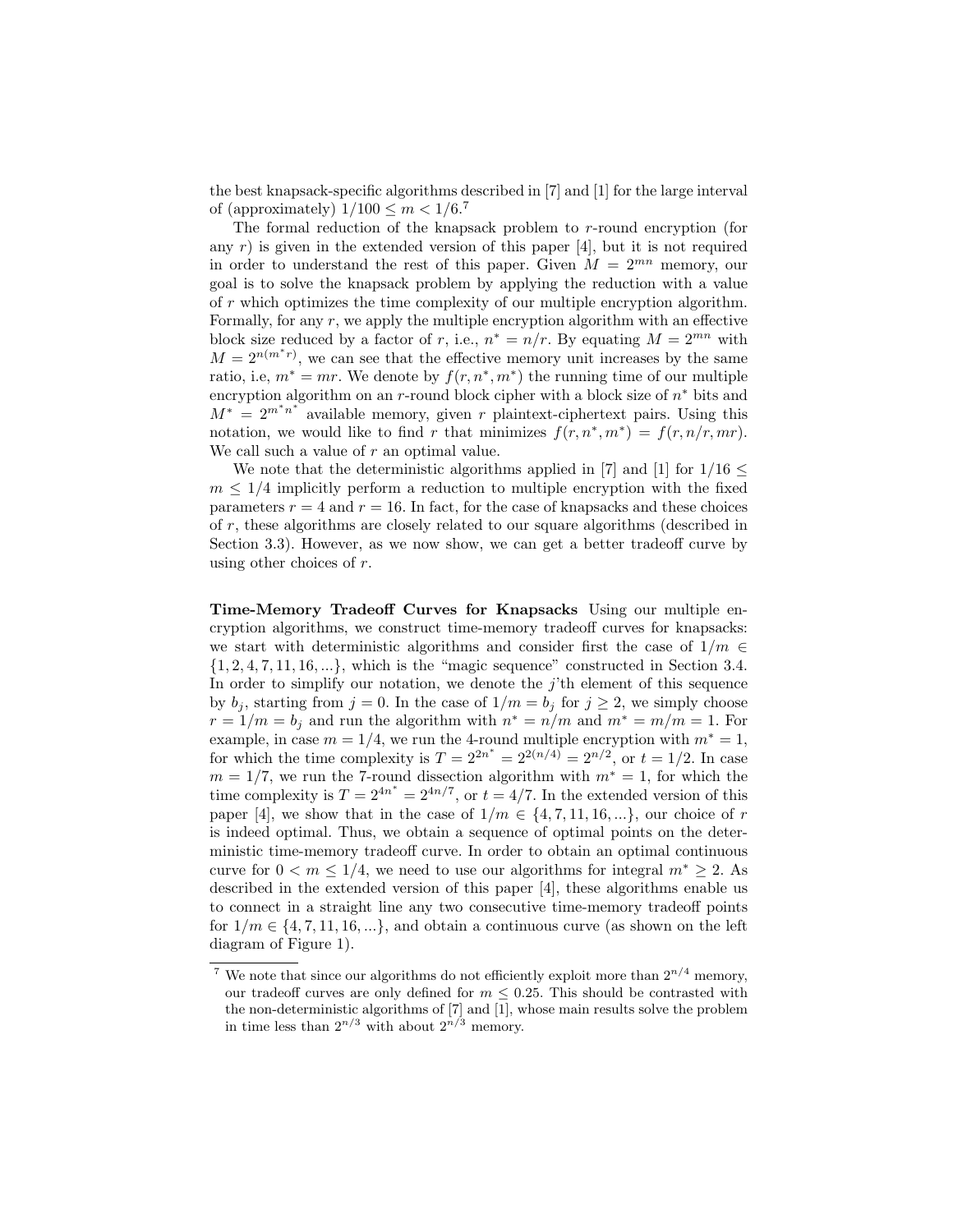For non-deterministic algorithms, we use the same approach, and consider first the "magic sequence" constructed in Section 4 for  $1/m \in \{16, 32, 56, ...\}$ . We choose  $r = 1/m$  and the corresponding values of t  $(1/10.5, 1/22, 1/39.5,...)$ . Similarly to the deterministic case, we can use our non-deterministic algorithms for integral  $m^* \geq 2$  in order to obtain a continuous curve (as shown on the right diagram of Figure 1). The full details of how to connect consecutive points on the curve will be given in the full version of this paper.



On the top: A comparison between time-memory tradeoff curves obtained with deterministic algorithms. Our curve (defined for  $m \leq 1/4$ ) is strictly better than the curve obtained in [1] (defined only for  $1/16 \le m \le 1/4$ ) for any  $1/16 < m < 1/4$ . On the bottom: A comparison between general time-memory tradeoff curves. Our general time-memory tradeoff curve is better than the attacks of [1] and [7] in the interval of (approximately)  $1/100 \leq m < 1/6$ .

Fig. 1. Time-Memory Tradeoff Curves for Knapsack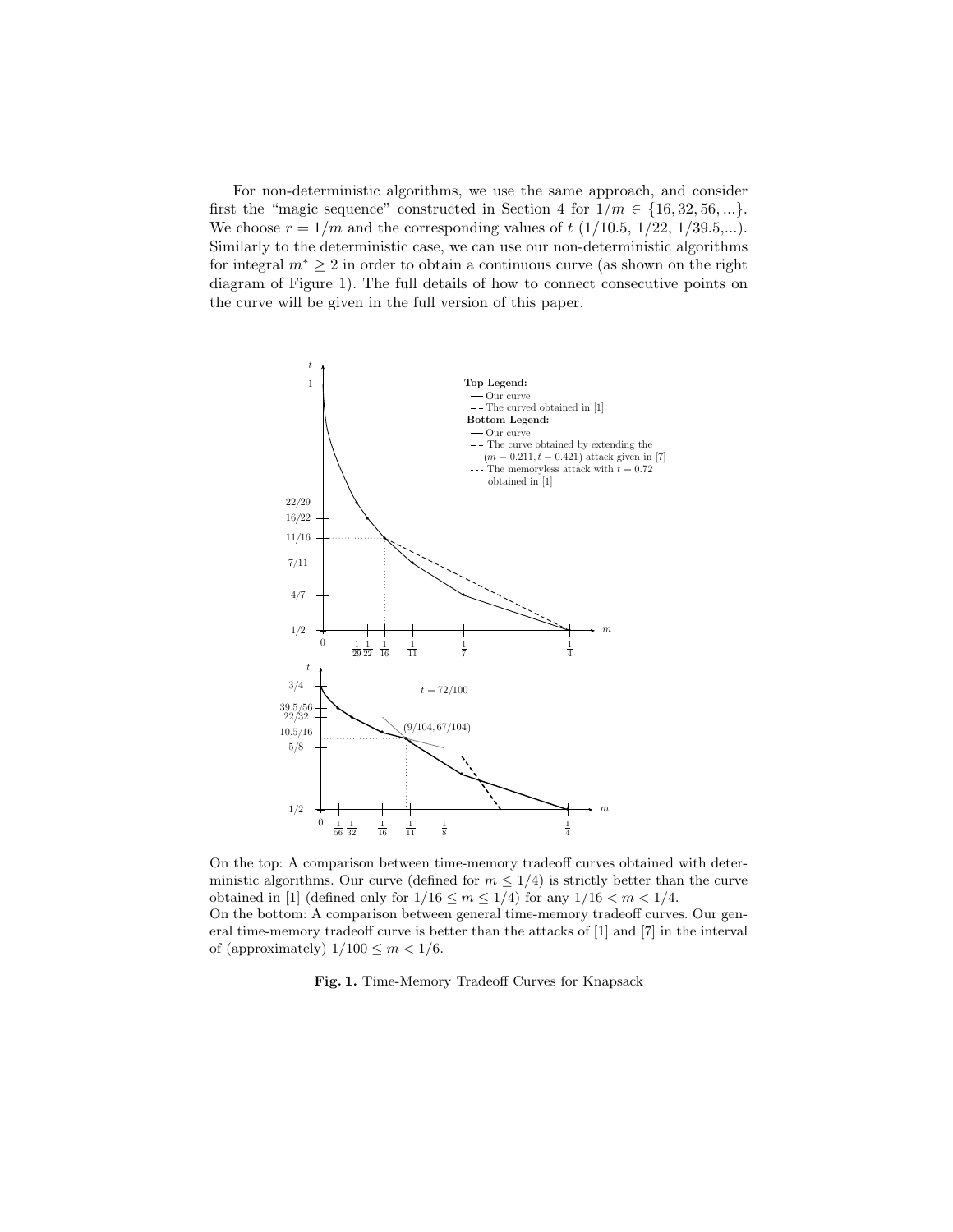## 5.2 Improving Rebound Attacks On Hash Functions

Another application of our new techniques can significantly improve rebound attacks [13] on hash functions. An important procedure in such attacks is to match input/output differences through an S-box layer (or a generalized S-box layer). More precisely, the adversary is given a list  $L_A$  of input differences and a list  $L_B$  of output differences, and has to find all the input/output difference pairs that can happen through the S-box layer. A series of matching algorithms were recently developed, optimizing and improving various rebound attacks [15].

Our dissection algorithms can be applied for this problem as well, replacing the gradual matching or parallel matching presented at Crypto 2011 by [15]. For example, we can improve the rebound attack on Luffa using a variant of our  $Dissect_2(4, 1)$  algorithm. As described in the extended version of this paper [4], we can reduce the memory complexity of the matching algorithm from  $2^{102}$  to only 2<sup>66</sup> without affecting the time complexity of the attack (which remains at  $2^{104}$ ).

## 5.3 Applications to Relational Databases

As a final example of the versatility of our algorithm, we note that in some cases, it may be possible to use the dissection technique to speed up the processing of queries in relational databases. The problem of composing block ciphers can be viewed as the problem of computing the join of several databases, where each database contains all the possible plaintext/ciphertext pairs, and the join operation equates the previous ciphertext with the next plaintext. When intermediate joined databases blow up in size but the final database is quite small, it may be better to use the dissection technique which guesses some middle values and splits the computation into smaller independent parts. More details about this potential application will be given in the full version of this paper.

#### 6 Summary

In this paper we introduced the new dissection technique which can be applied to a broad class of problems which have a bicomposite structure. We used this technique to obtain improved complexities for several well studied problems such as the cryptanalysis of multiple-encryption schemes and the solution of hard knapsacks. The main open problem in this area is to either improve our techniques or to prove their optimality. In particular, we conjecture (but can not prove) that any attack on multiple-encryption schemes should have a time complexity which is at least the square root of the total number of possible keys.

# References

1. Anja Becker, Jean-Sébastien Coron, and Antoine Joux, Improved Generic Algorithms for Hard Knapsacks, Advances in Cryptology, proceedings of EUROCRYPT 2011, Lecture Notes in Computer Science 6632, pp. 364–385, Springer-Verlag, 2011.